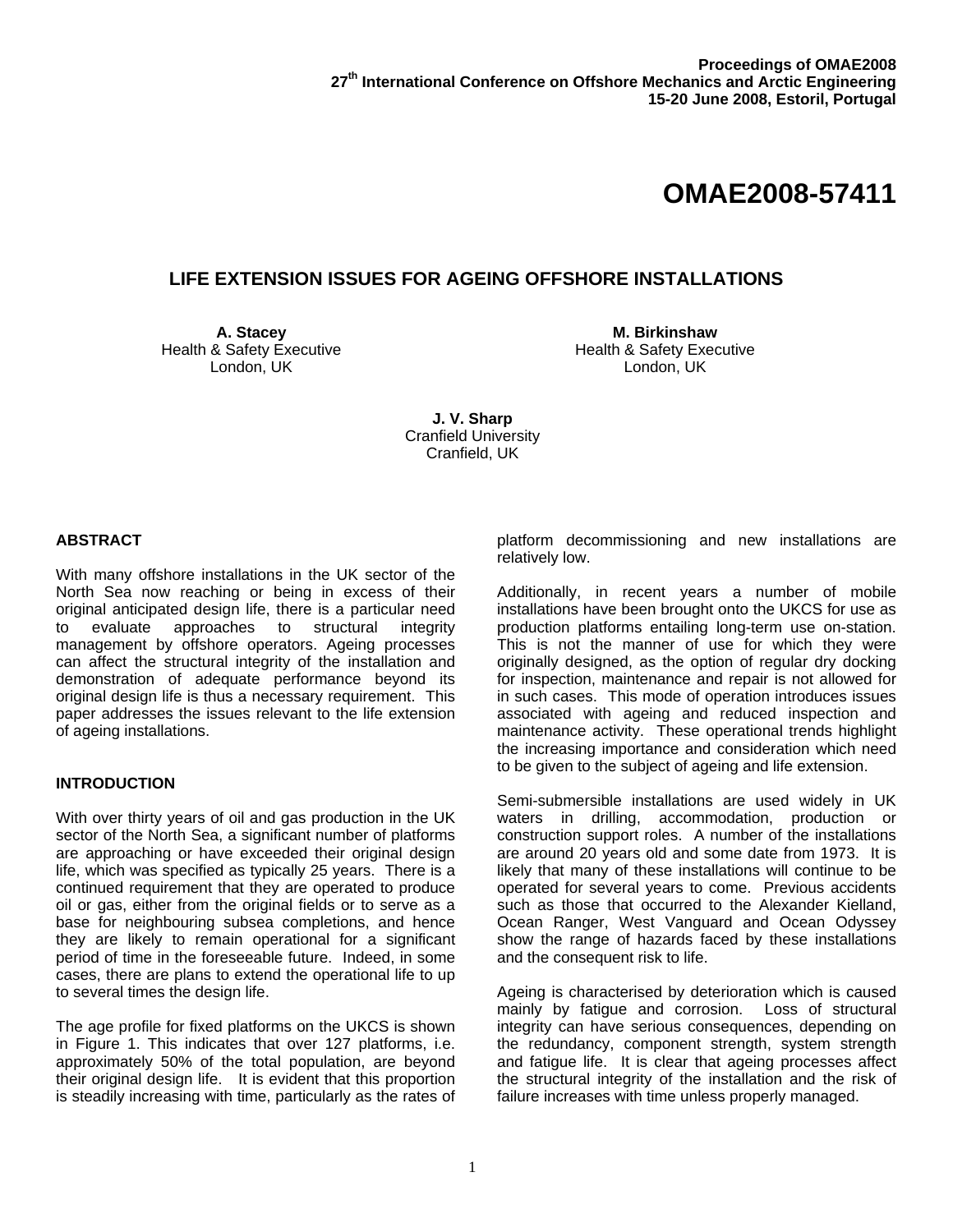#### No of Installations by Year







Figure 2: Structural performance during life extension phase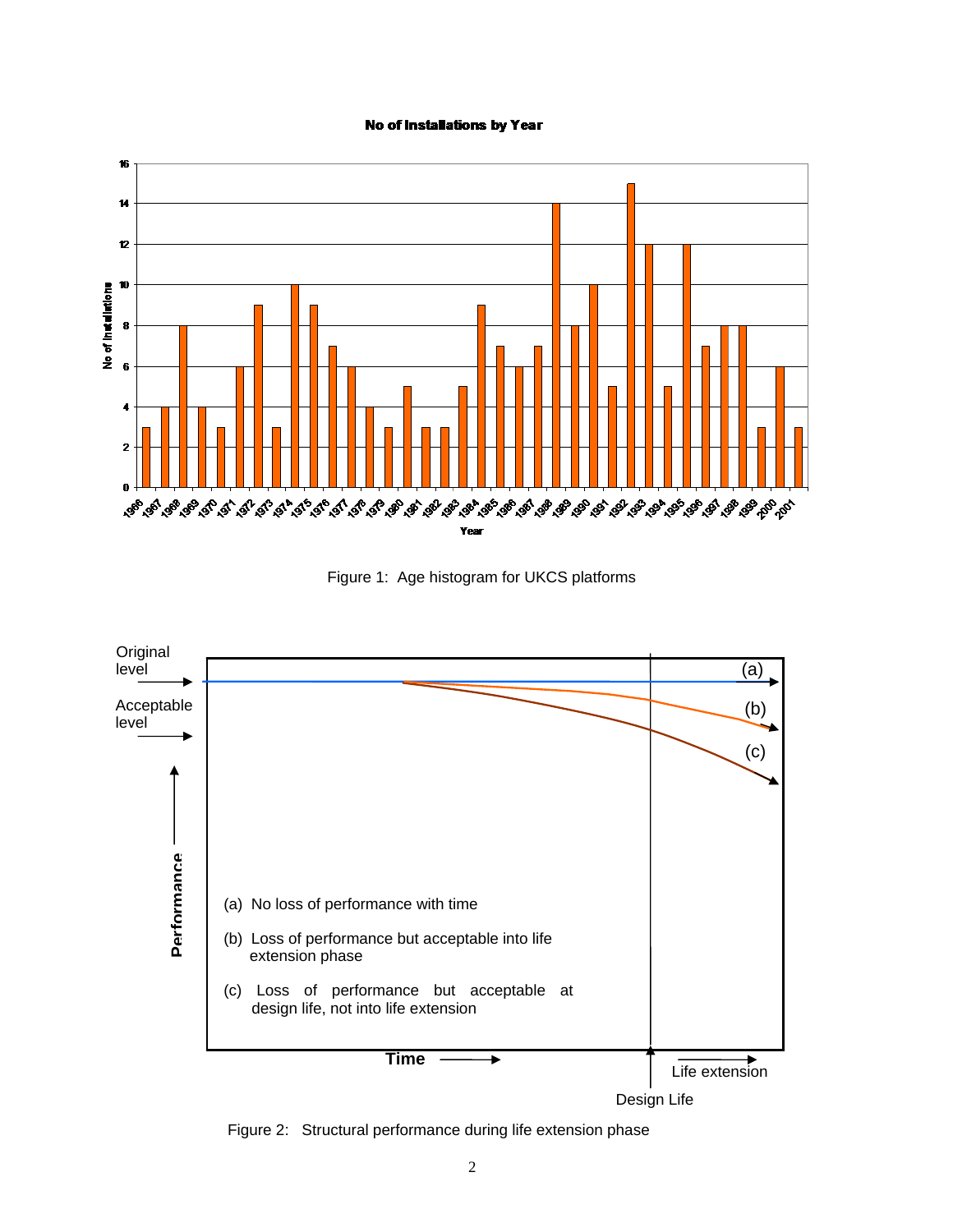Thus, there is a need to give appropriate consideration to the implications of life extension on the management of structural integrity and to demonstrate continued safe performance beyond the original design life.

Figure 2 illustrates possible variations of deterioration of structural integrity with time. The key issue for ageing installations is the increased uncertainty associated with their performance in the later stages, characterised by the life extension phase, and the assessment of the associated structural integrity. Changes in ownership and cycles of contracting out structural integrity management activities, as well as the change from certification to verification in the period 1996 to 1998 (see below), have contributed to a loss of corporate knowledge, e.g. on the design criteria, the history of inspection and repair (including accidental damage) which impact on understanding of the current condition of the structure. It is important, therefore, that operators ensure that continuity of knowledge and experience is maintained.

Additionally, the uncertainty about the presence of fabrication defects which exist from the outset in all installations is of increasing relevance in ageing installations as small defects may become more significant under the sustained impact of the harsh environmental loading to which installations in the North Sea are subjected. The changes in (a) inspection approaches from detailed to global methods and (b) offshore engineering, codes of practice and offshore engineering, codes of practice and environmental criteria are additional factors that need to be considered and are addressed below.

The structural integrity management of ageing installations requires accurate knowledge of both the condition of a structure with respect to fatigue and corrosion and the response of the structure in the aged condition. These, in turn, require appropriate inspection techniques and structural analysis methods. It is important to achieve the correct balance between structural analysis and inspection for the effective structural integrity management of offshore structures in general and this is even more so for ageing installations where there is a greater likelihood of deterioration that needs to be both detected and assessed.

Requirements for the structural integrity management of ageing structures operated in the North Sea are specified in UK and Norwegian national regulations and in national and international standards which have been developing over recent years [1, 2]. This development and the recent emergence of codes dealing with assessment of existing structures – see section 17 of [3], [4], section 25 of  $[5]$ and [6] - has provided support for duty holders now having to address explicitly the subject of life extension which is also covered in [7-9] as well as in previous published papers [10-13].

The successful implementation of a structural integrity management plan for life extension depends on understanding the degradation processes, the availability

of an appropriate level of data on the actual condition of the structure, reliable assessment methods and an implementation strategy to deal with the increasing risk of failure with time. Thus, the need for a good understanding of the structural integrity performance of ageing installations containing potentially significant deterioration is paramount. The key considerations for life extension of ageing offshore installations are discussed in detail below.

#### **REGULATORY ASPECTS OF AGEING AND LIFE EXTENSION**

# **Regulatory Practice in the UK**

The regulatory requirements for the structural integrity management of structures operated on the UKCS are specified in

- (a) the Safety Case Regulations [1], which make preparation of a safety case a formal requirement;
- (b) the Design and Construction Regulations (DCR) [14], which require the duty holder to ensure that suitable arrangements are in place for maintaining the integrity of the installation, through periodic assessments and carrying out any remedial work in the event of damage or deterioration.

The duty holder needs to provide evidence that foreseeable structural damage to the installation, escalation potentials and all likely scenarios have been<br>considered. Thus, it is of utmost importance that Thus, it is of utmost importance that deterioration and degradation are incorporated into a well-formed structural integrity management (SIM) system and associated plan.

The revision of the Safety Case Regulations in 2006 explicitly addresses for the first time the extension of operation beyond the original design life. As part of the update of the UK Safety Case legislation in 2006 [1], a revised safety case is required to be submitted to the HSE where material changes to the previous safety case have occurred. These include:

- extension of use of the installation beyond its original design life;
- modifications or repair to the structure where the changes have or may have a negative impact on safety;
- introduction of new activities on the installation or in connection with it;
- decommissioning a production installation.

The original design life was usually based on fatigue criteria and in the absence of a defined life the recommendation was to assume a design life of 20 years [15]. A revised safety case would need to identify all of the hazards with the potential to cause a major accident, and how the major risks arising from these are or will be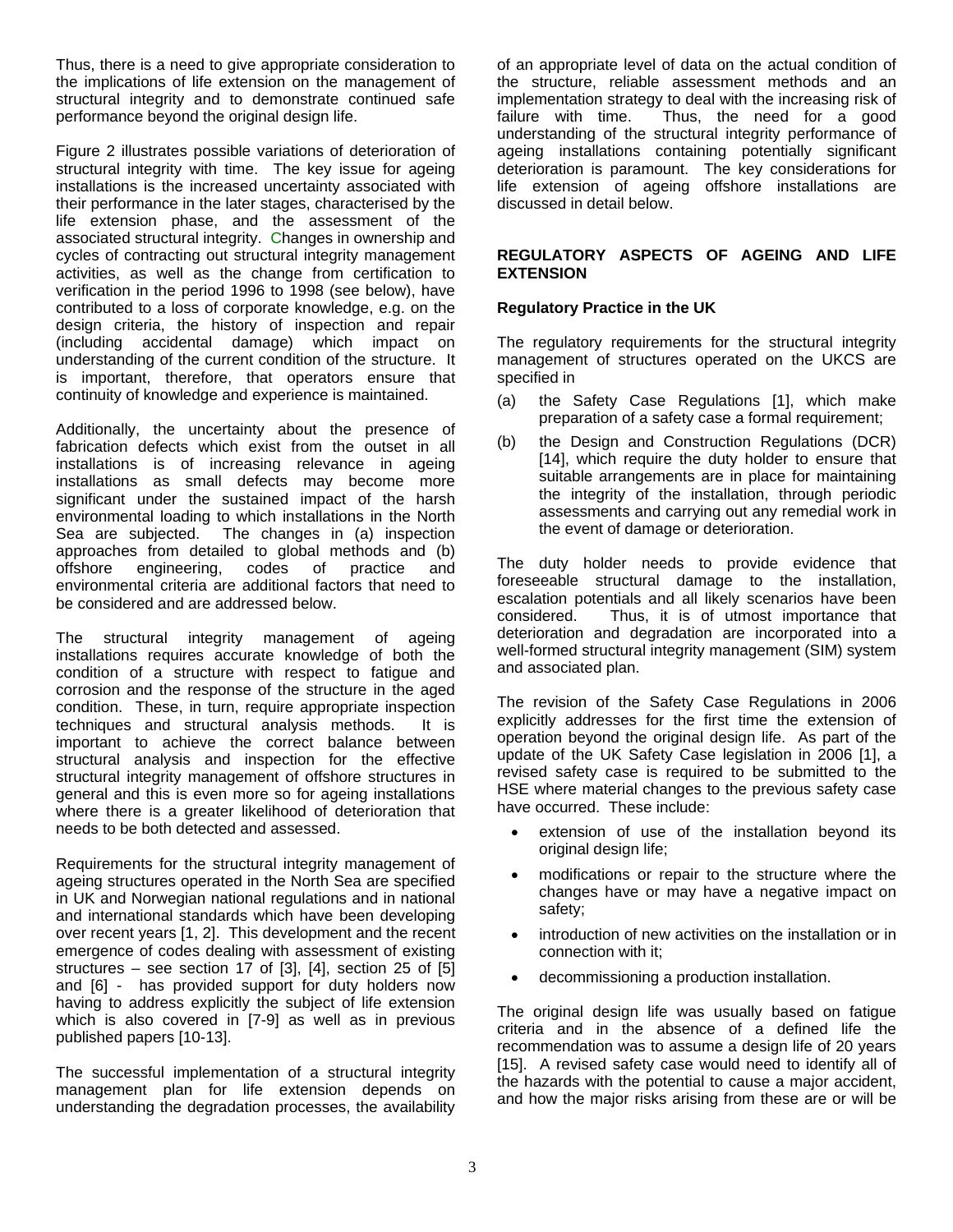adequately controlled. These hazards include those arising from ageing processes associated with life extension, such as corrosion and fatigue. The UK safety case legislation requires reassessment of safety cases every five years by the duty-holder, so in terms of life extension a case for an extended life of five years is the maximum requirement.

The UK offshore Safety Case Regulations [1] require the verification of Safety Critical Elements (SCEs), defined as those parts of an installation the failure of which could cause or contribute substantially to, or the purpose of which is to prevent or limit the effect of a major accident. Typical structural SCEs are the platform sub-structure and the topsides.

For installations on the UKCS there is a formal requirement as part of the safety case legislation for a verification scheme to be provided by which an independent and competent person (ICP) reviews the record of safety critical elements (which would include the platform's structure) and to provide any reservations on this. The verification scheme needs to be reviewed on a regular basis and where necessary revised or replaced in consultation with the ICP. This verification process should include the review of performance standards which are normally associated with safety critical elements. The performance standards are normally based on four main elements which are (i) functionality, (ii) availability and reliability, (iii) survivability and (iv) dependency. In terms of life extension the important elements are availability and reliability and survivability; all of which could be affected by ageing processes.

Performance standards should be developed for SCEs; these standards are usually defined in terms of their functionality, availability, reliability and survivability. It is expected that these performance standards should take account of ageing effects, in that for example corrosion and fatigue could reduce the availability and reliability aspects. To date, structural performance standards are less well developed than those for accidental hazards such as fire and explosion. The application of performance standards to offshore structural components has been addressed in a previous paper [16]. It was noted that design criteria in codes and standards provide a strong basis for setting structural performance standards. In addition, inspection and maintenance are recognised as important for maintaining performance standards, particularly when ageing effects are becoming important. Key performance indicators for offshore structural integrity have been developed and are reported in [17].

Audit is also a formal regularity requirement, as part of the safety case regulations. Such audits are important in demonstrating the organisation's ability to follow the processes which have been set in place. In terms of structural integrity management the development of an overall inspection philosophy and strategy and criteria for in-service inspection are important and would be

expected to be demonstrated as part of an audit. The demonstration of structural fitness-for-purpose at the evaluation stage is also very important for the overall safe performance of an installation and should be checked as part of the audit function.

Use of modern codes and standards are recommended by HSE in achieving good practice, which is a requirement in the ALARP approach – see below.

Recommendations for ageing semi-submersibles are given in HSE's Offshore Information Sheet 5/2007 [18]. It is stated that duty holders should periodically reassess their arrangements that are used to maintain integrity, to take account of the effects of ageing processes and to ensure that any deterioration is detected in good time, particularly for installations beyond their notional design life. A number of measures that should be considered (if not already in place) when reassessing the not already in place) when reassessing the arrangements. These include fatigue life assessment both in the in-tact and damaged condition, inspection requirements, use of information on past performance, replacement / repair of ageing components, review of the effectiveness and reliability of barriers and review of the effect of changes in knowledge concerning technology and environmental conditions that could influence existing barriers or make further measures reasonably practicable.

# **Regulatory Practice in Norway**

In Norway there is a formal regularity requirement for an operator to get permission from the Petroleum Safety Authority to operate beyond the original design life. Formal approval to extend life it is already a requirement under the Norwegian Petroleum Safety Authority (PSA) Regulations [2]. In the guidelines to the PSA regulations information is provided of a list of items that a requirement for consent should contain. These include:

- fatigue life calculated according to current rules and regulations and corrected for changes in assumed weights and weight distribution caused by modifications or changes in assumed usage;
- verification of physical match between the facility and as-built documentation so that- later modifications or changed usage are taken into account in analyses and calculations;
- operators' additional considerations and requirements with respect to inspection and maintenance as a result of extended life for loadcarrying structures with respect to fatigue, corrosion, erosion and thickness measurements.

The Norwegian regulations are underpinned by relevant NORSOK and international standards. These are discussed below.

PSA has taken a proactive attitude to managing the life extension process and organized two seminars, one on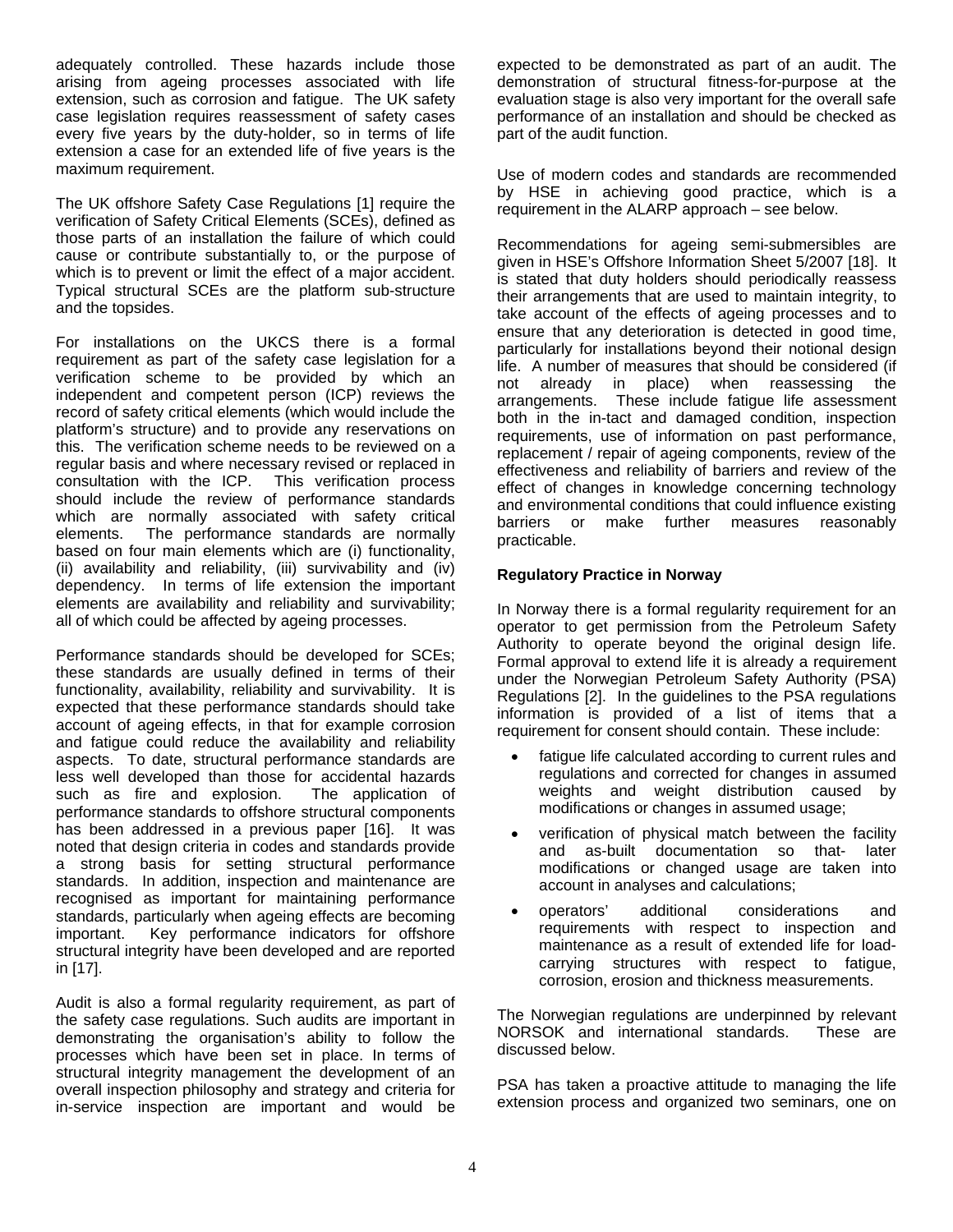ageing installations and life extension in September 2006 and the second one in 2007 on the use of components from decommissioned structures to aid an understanding of ageing processes. Relevant papers can be found on the PSA website [19].

#### **Regulatory Practice in the USA**

In the USA the leading practice for managing structural integrity is API RP 2A. A new Section 17 was added to [3] as a result of Hurricane Andrew that led to the collapse or severe damage of a number of platforms in the Gulf of Mexico. The damaged caused by Hurricane Andrew showed the need for the offshore industry to obtain a standardized way of documenting the structural integrity of existing structures. Since the offshore activity in the Gulf of Mexico started much earlier than in the North Sea, the number of old platforms is much larger in the Gulf of Mexico. More strict design requirements have been introduced over the years and hence older platforms have a much lower capacity against environmental loads than new installations even without considering the effects of ageing processes such as corrosion and fatigue.

A joint industry project is established to develop a new API recommended practice (API-RP-SIM) that is dealing with Structural Integrity Management (SIM) of fixed platform structures [6]. The document is presently under development. Although life extension is not listed as a trigger for structural assessment there are a number of factors listed which could apply to ageing installations.

# **Relevant Codes, Standards and Guidance**

Relevant codes, standards, recommended practices and guidance that deal with the key elements of the life extension management process, including fatigue and corrosion aspects, are shown in Table 1.

The key documents for life extension are ISO 19900 [4] and ISO 19902 (fixed structures) [5]. In the ISO codes, assessment for life extension is treated as a part of reassessment.

The NORSOK standard on Design of Steel Structures (N-004) [22] also contains a section on reassessment, which includes recommendations to demonstrate 'fitness for purpose' when one or more of the following conditions exist:

- extension of service life beyond the original calculated design life;
- damage or deterioration of a primary structural component;
- change of use that violates the original design or previous integrity assessment;
- departures from the original basis of design (e.g. increased loading or inadequate deck height).

| <b>Life Extension</b><br><b>Features</b> | Relevant Codes, Standards, &<br><b>Recommended Practices</b>                                                                  |
|------------------------------------------|-------------------------------------------------------------------------------------------------------------------------------|
| Assessment<br>issues                     | ISO 2394, General principles on reliability for<br>Chapter 8, Assessment<br>structures,<br>of<br>existing structures [20]     |
|                                          | ISO 13822, 'Basis for design of structures,<br>Assessment of existing structures' [21]                                        |
|                                          | ISO 19900, Offshore Structures,<br>General<br>Requirements, Section 9 - Assessment of<br>existing structures [4]              |
|                                          | ISO 19902, Fixed structures, Section 25,<br>Assessment of existing structures [5]                                             |
|                                          | API RP 2A 1997, Section 17, Assessment of<br>platforms<br>excludes<br>existing<br>(but<br>life<br>extension as a trigger) [3] |
|                                          | NORSOK N-004, Design of Steel structures,<br>Chapter 10, Reassessment of structures [22]                                      |
|                                          | DnV OSS 101, Special provisions for ageing<br>mobile offshore and self-elevating units ([23]                                  |
| <b>Fatique life</b><br>extension         | ISO 19902, Fixed structures, Section A15<br>(Fatigue), Cumulative damage and extended<br>life $[5]$                           |
|                                          | NORSOK N-004, Design of Steel structures,<br>section 10.2, Extended fatigue life [22]                                         |
|                                          | DnV RP C203, Fatigue Strength Analysis of<br>Offshore<br>Steel<br>Structures, Chapter<br>-5.<br>Extended fatigue life [23]    |
|                                          | DnV OSS 101, Special provisions for ageing<br>mobile offshore and self elevating units [24]                                   |
|                                          | ABS, Guide for the Fatique Assessment of<br>offshore structures [25]                                                          |
|                                          | Offshore Information Sheet 5/2007<br>HSE.<br>'Ageing Semi-submersible Installations' [18]                                     |
| Corrosion                                | NORSOK, Cathodic Protection, M-503 [26]                                                                                       |
| protection                               | Practice, Cathodic<br>DnV.<br>Recommended<br>Protection Design [27]                                                           |
| Inspection,<br>maintenance &             | D.En/HSE Guidance Notes - section on<br>Surveys [15]                                                                          |
| survey                                   | API RP2A section 14, Surveys [28]                                                                                             |
|                                          | ISO 19902 section 24, In-service inspection<br>& structural integrity management [5]                                          |
|                                          | NORSOK N-005, Condition monitoring of<br>Load bearing structures [29]                                                         |
|                                          | DnV OSS 101, Special provisions for ageing<br>mobile offshore and self elevating units [24]                                   |

#### Table 1: Relevant codes and standards for life extension

The NORSOK section covers several topics in more detail, such as extension of fatigue life, material properties, corrosion allowance, foundations, damaged and corroded members, cracked members and joints, repaired and strengthened members and joints and plates and shells with dents and permanent deflections. However, limited data are available on the residual strength of damaged structural components.

In addition, there is the development of a NORSOK standard (N-006) [30] on assessment of structural integrity for existing offshore load-bearing structures.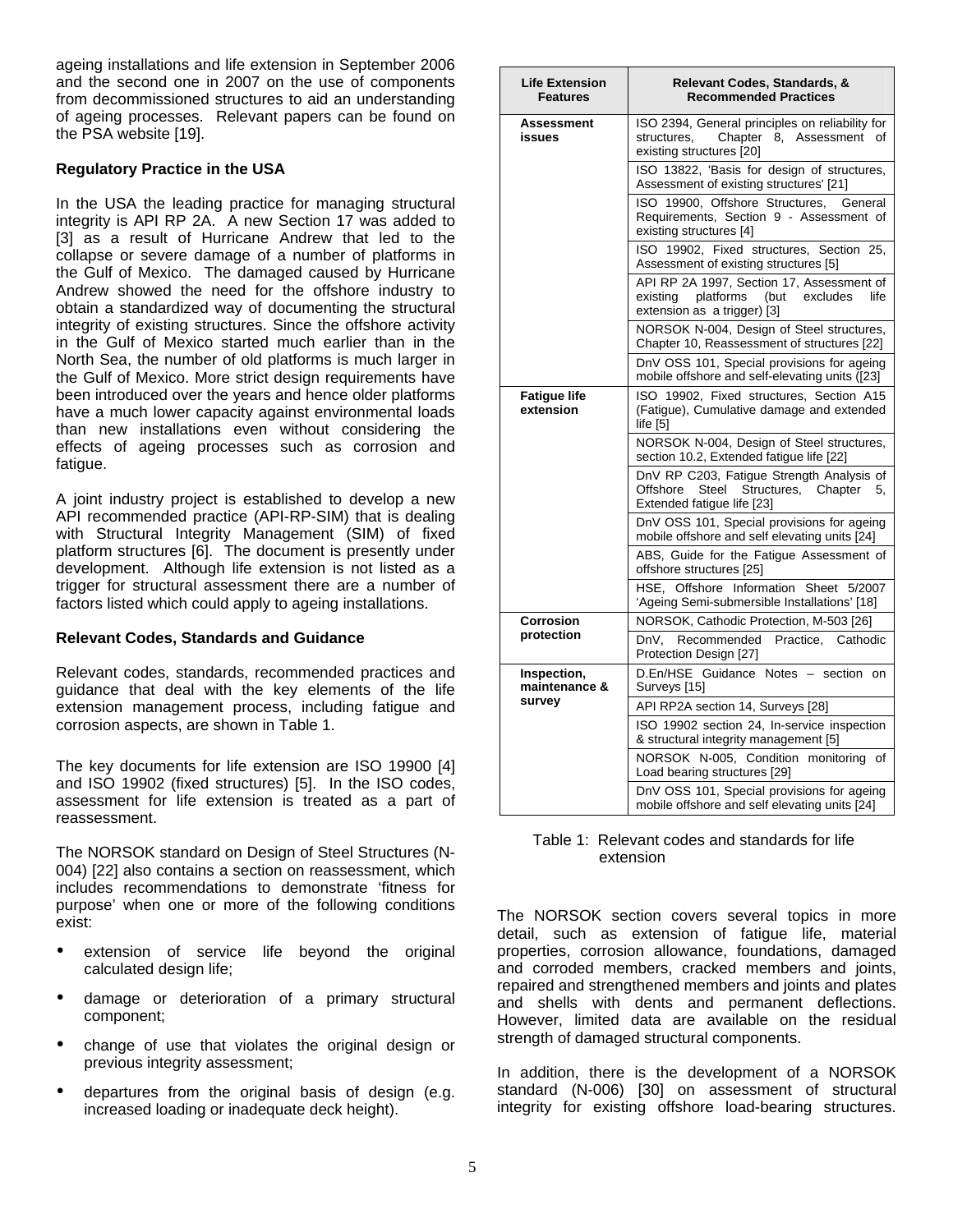One proposed initiator for assessment is the exceedance of design service life. This standard is at an early stage of development.

#### **Design Life & Life Extension**

The structural integrity management of ageing installations requires that the definitions of design life and life extension are understood.

The 'design life' of an installation is not well defined in codes and standards. Table 2 shows that there are many different interpretations of 'design life' in codes and standards for offshore structures. For the purposes life extension, the definitions given in ISO 2394 [20] and ISO 19902 [5] considered to be the most appropriate and can be adapted thus:

'*The design life is the assumed period for which a structure is to be used for its intended purpose with anticipated maintenance but without substantial repair from ageing processes being necessary'*.

Fatigue life is usually related to a 'design life' and the Department of Energy / HSE Guidance Notes [15] identify a 20-year minimum period.

The original design life is the design working life of the installation assumed at the time of design. Change in use and / or structural modification, if it occurs within the original design life, is considered as 'reassessment and re-qualification'. A reassessment may lead to a revision of the (remaining) 'design working life' but is generally based on the initial design assumptions and criteria.

'Life extension' refers to continued operation of an installation beyond the design life assumed at the time of design or revised following a reassessment. Life extension may be accompanied by a change in use of the installation and/or modification of the structure. As it must be assumed that ageing during service will have changed the physical condition of the structure, the baseline for assessment for life extension is not the same as at start of life, and therefore a new assessment is required. This process is therefore different to that of reassessment mentioned above, although they have many aspects in common.

#### **STRUCTURAL INTEGRITY MANAGEMENT REQUIREMENTS FOR LIFE EXTENSION**

#### **Overview**

It is evident from the above that, whilst life extension and the associated structural integrity management is not necessarily a totally new concept, it has been handled historically as part of the ongoing maintenance routine for operational installations without formal recognition as an explicit activity. The introduction of the new requirement in the revised Safety Case Regulations and direct reference to the subject in ISO 19900 and ISO 19902

|  | Code, Standard or<br>Guidance                                                                                  | <b>Definition of Design Life</b>                                                                                                                                                                                                   |
|--|----------------------------------------------------------------------------------------------------------------|------------------------------------------------------------------------------------------------------------------------------------------------------------------------------------------------------------------------------------|
|  | ISO 19900, Petroleum<br>and natural gas<br>industries - General<br>requirements for<br>offshore structures [4] | Section 3.5 - Service requirements<br>- the expected service life shall be<br>specified in design.                                                                                                                                 |
|  | ISO 19902 - Fixed<br>steel installations [5]                                                                   | Section 4 - The assumed period for<br>which a structure is to be used for<br>with<br>intended<br>its<br>purpose<br>anticipated maintenance<br>but<br>without substantial repair being<br>necessary                                 |
|  | NORSOK - N001 [31]                                                                                             | Structures shall be designed to<br>withstand<br>the<br>presupposed<br>repetitive (fatigue) actions during<br>the life span of the structure.                                                                                       |
|  | HSE Design &<br>Construction<br>Regulations 1996 [14]                                                          | Reg. 4 - need to ensure integrity of<br>a structure during its life cycle.<br>of degradation<br>and<br>Processes<br>corrosion to be accounted for at the<br>design stage.                                                          |
|  |                                                                                                                | Reg. 8 - need to maintain integrity<br>of structure during its life cycle.                                                                                                                                                         |
|  | ISO 2394 - General<br>principles on reliability<br>for structures [20]                                         | Definition of design working life:<br>"The assumed period for which a<br>is to be used for its<br>structure<br>intended purpose with anticipated<br>without<br>maintenance<br>but<br>substantial<br>being<br>repair<br>necessary". |
|  | DnV - Classification<br>Note 30.6, Structural<br>reliability methods [32]                                      | Definition of design life: 'The time<br>period from commencement<br>of<br>construction to until condemnation<br>of the structure'.                                                                                                 |
|  | D.En / HSE Guidance<br>Notes [15]                                                                              | Calculated fatigue life should not<br>be less than 20 years, or<br>the<br>required service life if this exceeds<br>20 years.                                                                                                       |
|  |                                                                                                                | The (cathodic protection) current to<br>all parts of the structure should be<br>adequate for protection for the<br>duration of the design life.                                                                                    |

#### Table 2: Definitions of design life in codes and standards

highlights the need for guidance on the integrity management of structures with life extension.

In general, the duty holder needs to provide evidence that foreseeable structural damage to the installation, escalation potentials and all likely scenarios have been considered. Thus, it is of utmost importance that deterioration and degradation are incorporated into a well-formed structural integrity management (SIM) system and associated plan. The purpose of a SIM plan is to provide a link between the assessment process and the inspection strategy for the installation. SIM plans are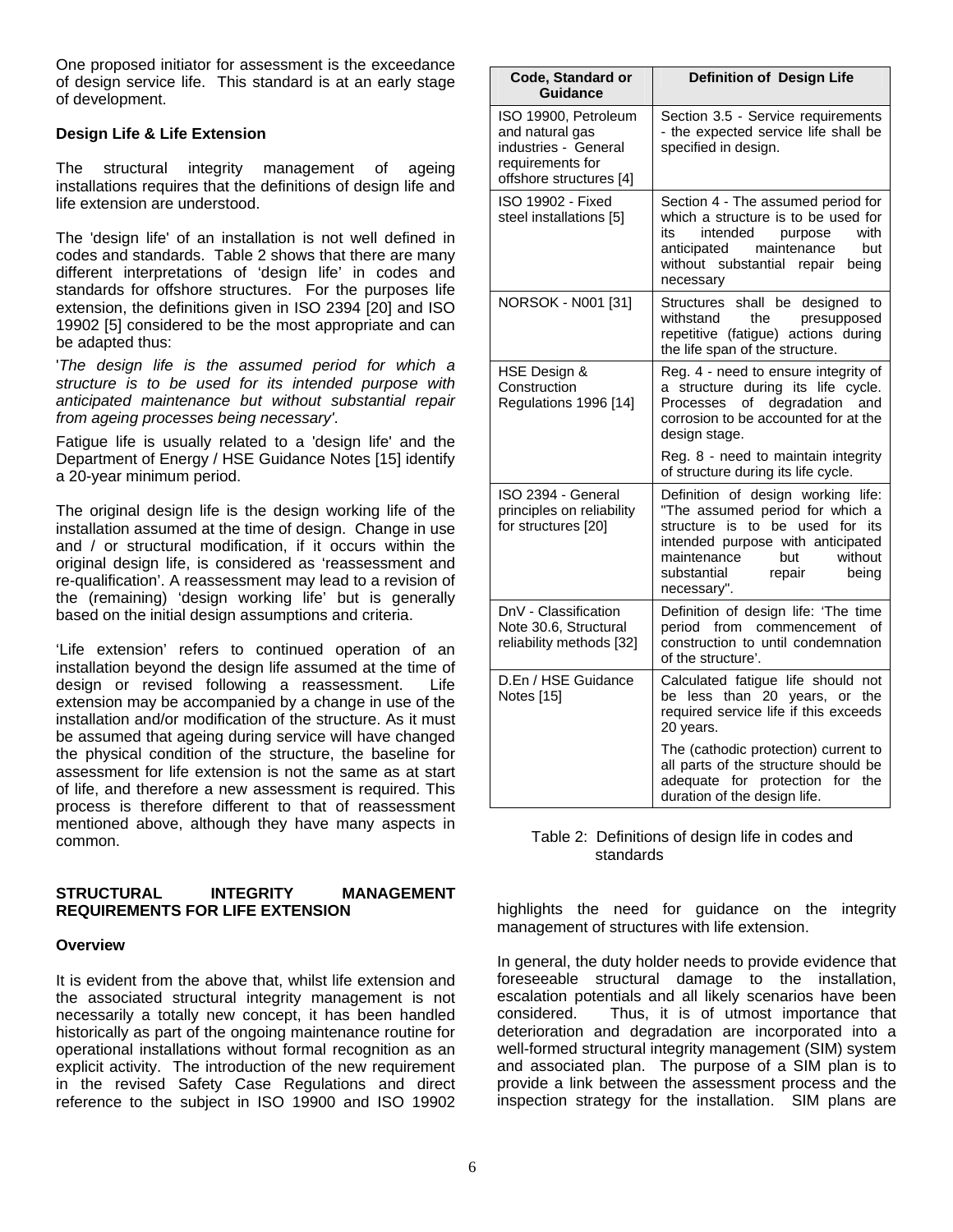| <b>SIM</b><br><b>Process</b> | <b>Description</b>                                                                                                            | <b>Main Issues Affecting</b><br><b>Life Extension</b>                                                                                                                                                                                                        |
|------------------------------|-------------------------------------------------------------------------------------------------------------------------------|--------------------------------------------------------------------------------------------------------------------------------------------------------------------------------------------------------------------------------------------------------------|
| SI Strategy                  | Development of an<br>overall inspection<br>philosophy and<br>strategy and criteria<br>for in-service<br>inspection            | The strategy should also<br>include managing the<br>approach to assessing<br>ageing processes and<br>the need to link<br>inspection requirements<br>to these                                                                                                 |
| Inspection<br>Programme      | Development of<br>detailed work<br>scopes for<br>inspection activities<br>and offshore<br>execution to obtain<br>quality data | A more detailed<br>inspection may be<br>required if a period of life<br>extension is to be<br>justified                                                                                                                                                      |
| SI evaluation                | Evaluation of<br>structural integrity<br>and fitness for<br>purpose,<br>development of any<br>remedial actions<br>required    | The evaluation should<br>include assessment<br>taking account of the<br>original design<br>requirement (which may<br>have been less onerous<br>than modern standards),<br>as well as the<br>consequences of ageing<br>processes (e.g. fatigue,<br>corrosion) |
| Managed<br>System of<br>data | Setting up and<br>managing a system<br>for archiving and<br>retrieval of SIM data<br>and other relevant<br>records            | Loss of key data from<br>original design,<br>construction and<br>installation and early<br>operational inspections                                                                                                                                           |

Table 3: SIM processes and associated issues affecting life extension

designed to maintain structural integrity on an ongoing basis but did not until recently (see below) address explicitly the extension of operation beyond the original design life.

The principles of a structural integrity management plan are presented below.

#### **Structural Integrity Management Plan**

ISO 19900 [4] and ISO 19902 [5], in particular, provide the basic framework for structural integrity management. As noted earlier, ISO 19902 specifically lists one of the initiators for a platform reassessment as exceedance of the original design life.

The developing codes and standards for SI management generally include four main steps in the process which are based on those included in ISO 19902. These are listed in Table 3. As shown in Figure 3, the SIM management process is continuous and sequential, providing a logical framework. It is based on an

evaluation of the original design of the structure, inspection findings throughout the life of a structure, any damage found through inspections and its treatment, evidence of overloading and any changes in loading and / or use of the installation. Treatment of life extension based on the above model requires knowledge of additional information.

One of the significant limitations is the lack of knowledge of the installation's history, either through lack of previous inspections or loss of data from the original design, construction and installation and subsequent operation. This lack of data requires careful treatment at the evaluation stage and possibly the use of higher than normal safety factors in the analysis. Current inspection approaches often rely on detection of large cracks or member severance through gross visual inspection or flooded member detection. This provides limited data on the presence of smaller defects which could be important for the assessment of life extension. A more detailed inspection may therefore be required prior to approval for life extension.

One of the four main processes required for structural integrity management is structural evaluation which includes the demonstration of fitness-for-purpose and provides input to the development of relevant strategies for inspection and any remediation required. Evaluation requires consideration of many factors which may affect the structural performance. These include:

- platform age;
- condition (including damage or deterioration of a primary structural component);
- the original design criteria and any information that demonstrates that the original design criteria are no longer valid;
- reserve strength and the degree of structural redundancy;
- platform modifications, additions, any repairs / strengthening;
- change of use that violates the original design or previous integrity assessment;
- departures from the original basis of design (e.g. increased loading or inadequate deck height);
- the versions of the design codes used.

In terms of assessment for life extension, all of the above are important, together with consideration of the expected period of life extension. This depends on the location of the installation. In the UK, a safety case is required to be re-assessed every five years which provides the baseline for the period of life extension.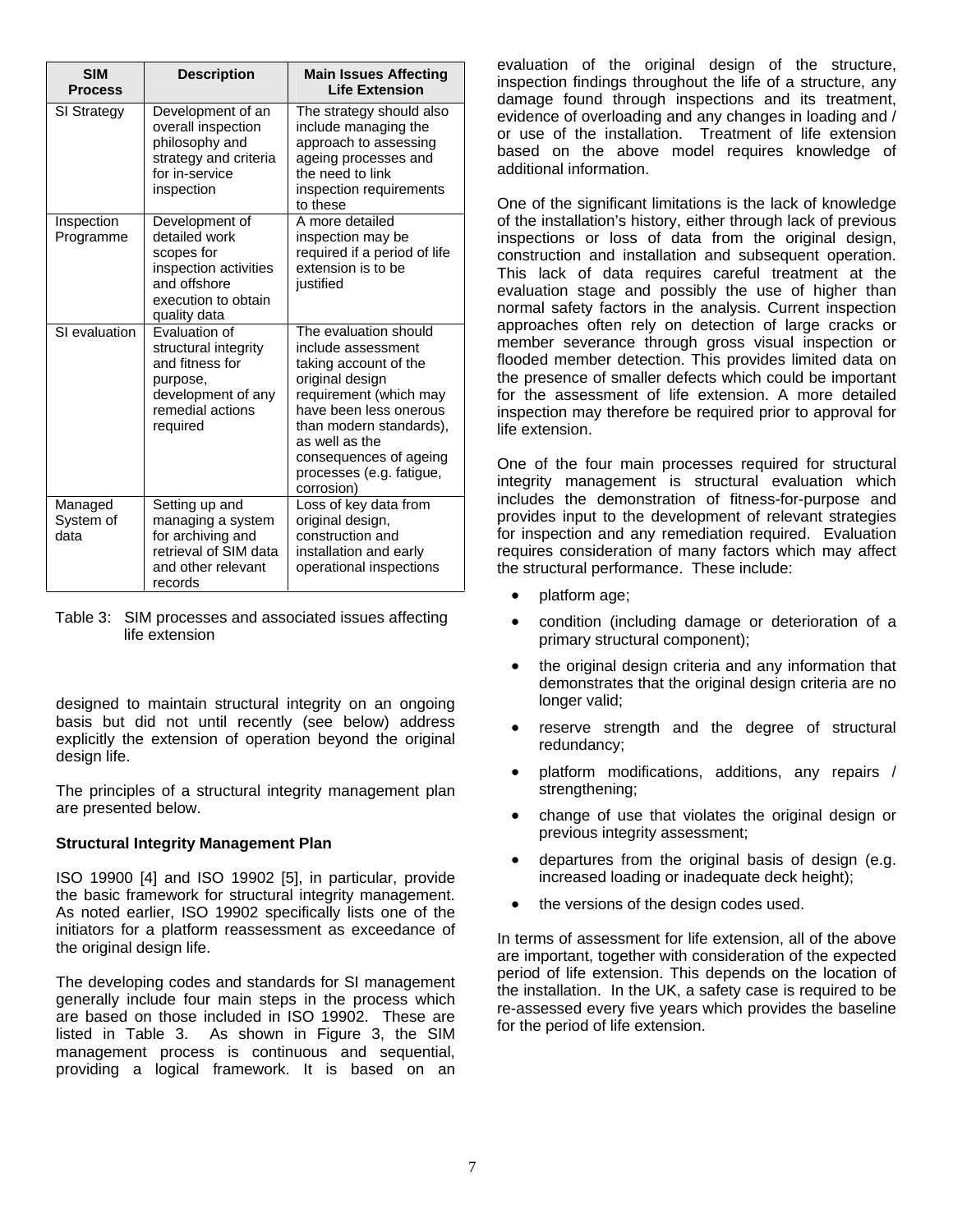# **Data Update**



Figure 3: Structural management cycle from ISO 19902 [5]

# **Competency**

ISO 19902 [5] and the draft API RP SIM [6] list a number of competencies required for the effective management of structural integrity. These include the following:

- SIM process (engineer or group of engineers):
	- $\circ$  familiar with relevant information involved in the SIM process
	- o familiar with relevant information about the specific platforms under consideration
	- o knowledgeable in offshore structural engineering
	- o knowledgeable about underwater corrosion processes and prevention
	- o cognisant of the difference between design and assessment engineering
	- o experienced in offshore inspection planning
	- o knowledgeable in inspection tools/techniques
	- o cognisant of general inspection findings in the offshore industry
- Data collection & update familiarity with:
	- structural arrangement, inspection techniques, analysis techniques, interpretation, database administration, material specifications;
- Inspection Programme engineer, familiar with the
	- o content of the overall inspection strategy, and
	- o with appropriate experience and technical expertise, related to tasks to be performed
- Offshore execution of inspection programme supervisors, divers, ROV operators etc qualified to international or equivalent regional standards, with:
	- o knowledge of how and where to look for damage;
	- o experience in NDE methods;
	- o familiar with structure owner's data validation & recording requirements;
	- o divers (performing NDE) with accredited training/ qualifications).

In addition, for competency in life extension the following knowledge could be considered on:

- o the effects of degradation mechanisms and damage evaluation;
- o current structural integrity status (in-service inspection);
- o structural assessment processes;
- o mitigation measures and risk reduction (repair, load reduction etc.).

Demonstrating competency is an increasing requirement, both for safety and overall performance of an installation. Accreditation is one of the formal ways in which competency can be demonstrated. At present this is only available for offshore execution of an inspection programme, where for example CSWIP accreditation [33] covers supervisors, ROV operators and divers. Some suggestions have been made that accreditation of competency for ageing and life extension issues would be useful, particularly given the increasing number of installations that will require life extension.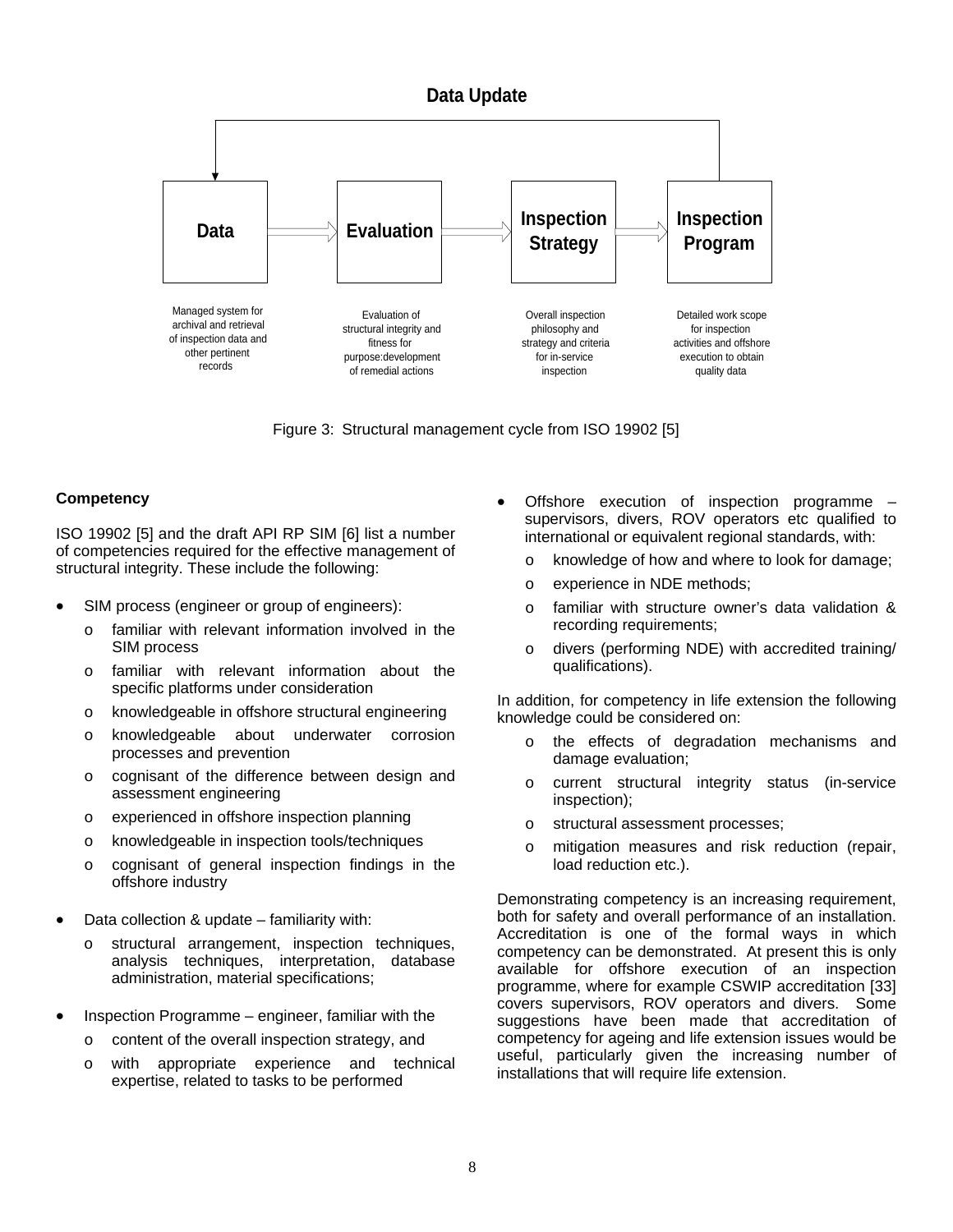#### **STRUCTURAL INTEGRITY CONSIDERATIONS FOR AGEING INSTALLATIONS**

#### **Overview of Ageing Processes**

Many offshore installations are designed to codes and standards based on limit states, typically ultimate, serviceability, fatigue and accidental. Ageing is most likely to affect the fatigue limit state but the presence of cracking can also affect the reserve strength of an installation, thus affecting the ultimate limit state for the system. Such cracking can also affect the 'after-damage' state of an installation following an accidental event, e.g. boat collision. Subsidence or foundation problems can reduce the air gap, with major implications for survivability in extreme weather conditions. Foundation failure can also have serious consequences leading to platform tilt or even collapse.

#### **Fatigue, System Strength and Inspection**

As indicated above, fatigue is a major hazard to offshore structures operating in the harsh environment of the North Sea and indeed usually defines the design life. Cracks initiate and propagate during the operating life in welded joints with high stress concentrations subjected to severe cyclic loading and fatigue failure is considered to occur when a through-thickness crack forms. However, there is considerable uncertainty in the assessment process and it is recognised that cracking can occur within the design life, particularly if defects from the fabrication process remain. In recent years, a number of cases of incidents of severed members and fatigue failures in installations operated in the North Sea have occurred and are a matter of some concern.

An important requirement in the structural integrity assessment of ageing installations and life extension is detailed information from inspections both at the fabrication stage and during the operational phase. However, information on the full inspection history isn't always available. The current trend of relying on global inspection techniques, namely flooded member detection (FMD) and general visual inspection (GVI), as the principal inspection methods applied to primary and secondary members in steel jacket structures has been an important development with respect to structural integrity management. This approach does not allow for the detection and management of the occurrence of small cracks with the potential to cause accumulating and accelerating structural damage which is likely to be associated with ageing structures. Instead, it has brought about an acceptance that significant damage, e.g. through-thickness cracks, must occur for the damage to be detected.

**T**he consequences of local fatigue failure need to be properly understood in the management of ageing installations.The remaining static strength and residual fatigue life in heavily cracked tubular joints, which are addressed in [34, 35], are shown to be reduced

substantially. Thus, the adoption of global inspection practices has moved integrity away from the detailed weld inspection approach to one in which more needs to be known about redundancy and the overall integrity of the structure. It follows that the selection of members or joints for inspection should depend significantly on their redundancy level in the structure.

In low redundancy structures the damage necessary for FMD to be effective may result in a reduction in ultimate strength and an associated, unacceptably high risk of structural collapse. For low redundancy structures, it is theoretically possible for such structures to exist in a seriously damaged condition in the interval between inspections. This possibility represents a very high exposure to the risk of catastrophic structural failure. For high redundancy structures, damage may have less serious consequences on structural integrity.

Whilst structures are normally designed on a component basis, fixed offshore platforms generally have a multiplicity of load paths so that failure of one component does not necessarily lead to catastrophic structural collapse. The topic of system strength is discussed in more detail below.

Through-thickness cracking of welded joints can be followed by member severance and loss of stiffness in the local structure. This will lead to load redistribution which will cause other components to be more heavily loaded. possibly resulting in more rapid fatigue cracking, multiple cracking and, depending on the level of redundancy, structural collapse. Thus, as both fatigue life predictions and component strength are affected by load redistribution [36], it is important that due consideration is given in the development of the structural integrity management plan to the possibility of total member failure occurring after penetration of the wall and to its consequences.

It is apparent that the influence of load redistribution on fatigue life can lead to unexpected failures based on the fatigue analysis of the intact structure. It is also possible fatigue cracks may initiate and propagate at fabrication defects which are not necessarily located in those joints identified from the structural analysis as being critical. A lack of information on such defects will give an incorrect view of the structural integrity of the installation. This places additional emphasis on the need for an understanding of the system performance.

Extreme wave loading or accidental ship collision could also lead to local collapse in areas with significant amounts of fatigue cracking. However, it should be noted that the occurrence of multiple cracking, as might occur towards the end of life of a jacket structure, and its impact on structural integrity are not normally considered in the integrity management of ageing installations.

Some structural components are difficult or impossible to inspect but may be vulnerable to ageing processes.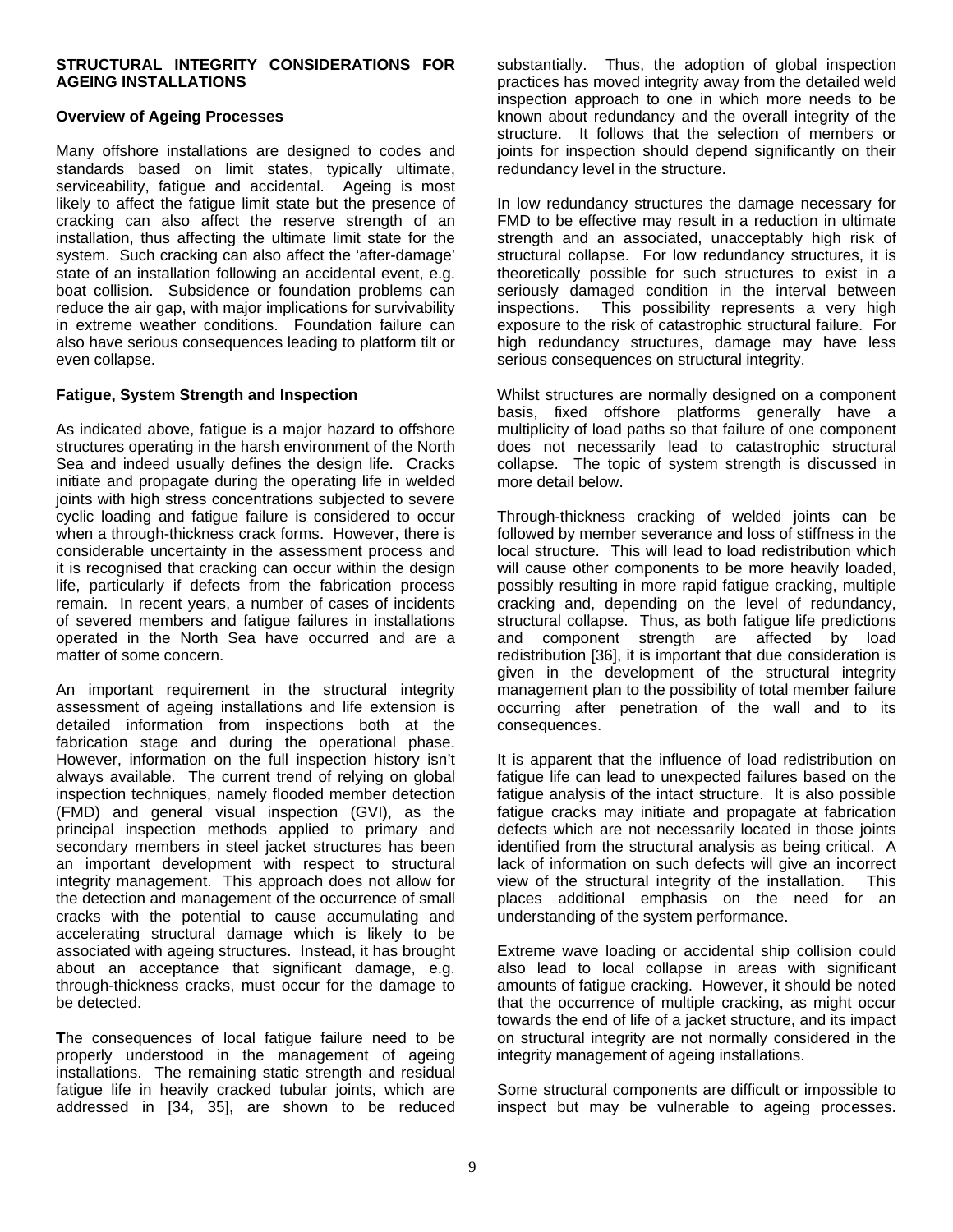Hence, their current condition is difficult to determine in terms of life extension. Current design practice is to provide such components with large design fatigue factors (as high as 10) which provides a level of safety against ageing. However, earlier designs did not provide this level of safety factor. Examples are piled foundations where the circumferential butt welds are very difficult to inspect and ring-stiffened joints where the internal stiffeners are also difficult to inspect using conventional equipment. In the latter case, there is some indication that fatigue crack in stiffeners can be detected by ultrasonic inspection [37], although this is not current inspection practice offshore. A case for life extension would be expected to address structural components which are difficult to inspect.

# **Corrosion**

Corrosion is an ever-present hazard in a marine environment, especially in the splash zone and topside environments, though it has not led to any major failures in the North Sea to date. However, as a time-dependent process, it is highly relevant to ageing installations. The consequence of corrosion is loss of member thickness, leading to reduced static strength, buckling capacity and possible local structural collapse. Corrosion of riser supports can lead to more rapid fatigue damage to the riser and cracking which, in the extreme, could lead to a hydrocarbon leak. It follows that corrosion performance and the consequences of inadequate control are important considerations in the reassessment process.

Most platforms use sacrificial anode systems, with a distribution of anodes provided to give sufficient protection over the structure. In addition, it is also common practice to provide a 'corrosion allowance' for members located near mean sea level (often between 6- 12 mm) where corrosion rates are higher. Steel exposed to sea spray is also vulnerable and in the splash zone epoxy or similar paints are often used to provide corrosion protection, since the CP system is ineffective in this zone. Normal underwater inspection programmes include a condition survey of the anodes, as well as corrosion potential monitoring of areas of the jacket structure. Through this, anodes can be identified and subsequently replaced to ensure an adequate level of cathodic protection is provided for the life of the structure.

Overprotection, defined as where potentials are more negative than -1100mV Ag/AgCl, can be damaging to fatigue (i.e. it can increase fatigue crack growth rates significantly) and to epoxy or similar coatings, with the possibility of bonding to the steel being lost. Hence, design of the anode system is important to minimise this effect and regular monitoring of potentials is also essential to reduce this problem in practice.

#### **ASSESSMENT OF STRUCTURAL INTEGRITY FOR LIFE EXTENSION**

#### **Structural Integrity Assessment Overview**

The assessment process is established in ISO 19902 [5] and the draft API RP SIM [6] and consists of several stages which include:

- **Assessment** information: the acquisition of the data needed for the assessment, mainly existing platform characteristic data and recent inception data, which demonstrates the current condition of the platform
- **Review of Actions** (loadings): acquisition of relevant metocean data required for the assessment.
- **Resistance assessment:** evaluation of the structure at different levels of assessment. Level 1 is a basic check of the structure following the same requirements as for a new deign. Other levels of assessment include more refined approaches to the assessment of both actions and resistance. Level 3 is based on a linear elastic redundancy analysis. Higher levels of analysis are proposed depending on the data available and the approach needed.
- **Acceptance criteria**: there are needed for each of the assessment levels.
- **Prevention and Mitigation: appropriate measures** need to be considered at all levels of assessment, for structures that do not meet requirements. Measures could include structural strengthening and reduction of lauds on the structure.

Many installations have been designed to earlier versions of structural codes and standards which have subsequently been updated to reflect improved knowledge and experience. Hence, design criteria based on the original version of the code may now be unconservative and no longer valid and reassessment is necessary. In-service inspection practices will determine the nature and extent of the reassessment process to demonstrate structural integrity. Hence, the reassessment process needs to take into consideration the changes in inspection practices that have taken place in recent years as these have implications on the approach to structural integrity assessment.

When it is shown that the structure is not acceptable by analysis then strengthening or repairs may be required to complete the ALARP demonstration. When this is not possible, operational limits may be needed on the platform (e.g. demanning when extreme weather is imminent). The adequacy of fatigue life for the intended remaining life should also be reviewed and this should be taken into account when planning repairs and future inspection schedules.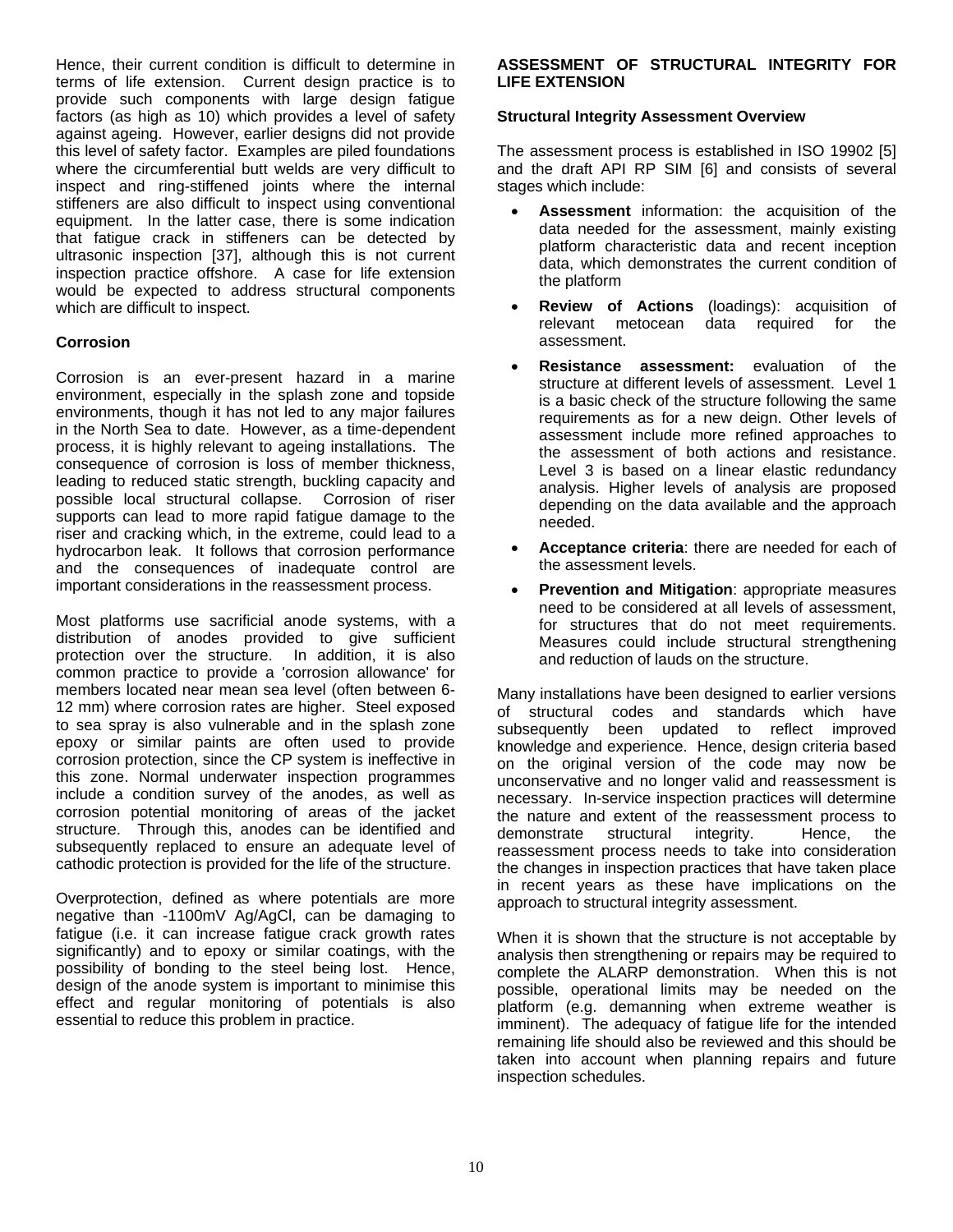Knowledge of the design specification and the damage state may not always be available for ageing structures. Safety margins during reassessment need to be increased in such circumstances. It is therefore important that good records of both design details and changes in the structural condition (due to in-service damage and deterioration) are maintained.

#### **Assessment of Fatigue for Life Extension**

The codes, standards and recommended practices listed in Table 2 address fatigue life in relation to life extension, both for fixed platforms and also for mobile installations. The basic approach is through the application of design factors to fatigue life, the value of the design factor depending on the criticality and the accessibility of the structural component being assessed. Design factors range form 2 to 10 in ISO 19902 [5], NORSOK N-004 [22] and the ABS document Fatigue Assessment of Offshore Structures [25]. For mobile installations, recommended factors in [25] range between 3 and 5, with critical mooring components allocated a factor of 3. The factors range from 1 to 3 in DnV RP C203 [23] with special considerations being required where fatigue failure will entail subsequent consequences, such as loss of life. However, no specific recommendations are given for this case.

The two DnV classification rules [24, 38] require that when the life exceeds the design fatigue life, mobile installations should be subjected to special evaluation prior to the renewal survey when the nominal age exceeds the documented fatigue life. If no cracks are found prior to the fatigue utilisation index (FUI) reaching one then no special provisions are required until such cracks are found. If fatigue cracks are found prior to the FUI reaching one the owner is required to assess the structural details in the relevant areas at the latest prior to the renewal survey for the 5-year period in which the FUI will reach one. The purpose of the assessment is to improve the fatigue properties of the structure (e.g. by replacement or grinding).

In cases where units have suffered fatigue cracking prior to the FUI reaching one and where satisfactory compensating measures in the form of structural improvements have not been implemented, these units should be subject to additional NDE at intermediate surveys corresponding to the extent required for the renewal survey. An additional requirement is for an approved leak detection system to be fitted when the FUI exceeds one and areas identified for leak detection should be examined for leaks at least twice monthly when the FUI exceeds one. When joints have a FUI greater than unity, additional measures should include a fracture mechanics crack growth assessment of the time to failure of the largest through wall crack that could escape detection from leakage.

ISO 19902 states that for structures that have their life extended or are re-used or converted to a new application, prior fatigue damage may have to be estimated via inspection findings. An absence of crack discoveries should *not* be assumed to mean no prior damage has occurred and the prior damage in terms of the Miner's sum is limited to 0.3 for a welded tubular joint and to 0.5 for a welded plate detail. It is not clear what data these figures are based on. The standard also considers that, assuming a defect-free inspection, lower values of assumed damage may be justified by the designer. This justification may be based on analysis if the prior history of the structure can be established with confidence. However, a value of zero is usually only used for those details that will be modified so as to eliminate prior damage. The ABS procedure [25] has a similar rule to covers situations where an existing structure is being reused or converted.

Fracture mechanics analysis provides a complementary approach to the fatigue life assessment of offshore structures and has a particularly useful role for ageing installations and life extension. Unlike the conventional S-N approach, it enables the assessment of defects detected during inspection and, in principle, provides a more reliable method of predicting remaining life. Furthermore, using deterministic and probabilistic approaches, it provides a means of scheduling the extent and frequency of inspections and determining appropriate inspection techniques based on the accepted level of risk. Fracture mechanics procedures are provided in [39, 40, 41]. The BS 7910 procedure [39] is currently under review and a revised procedure is expected in due course.

# **Assessment of System Strength**

The design of offshore structures is based on satisfying component adequacy. However, structures contain additional strength beyond the failure of individual components and much emphasis has been placed in recent years on understanding the behaviour of the whole structure, i.e. system strength, and developing methods based on pushover analysis to predict the performance of the entire structural system following failure of individual components. System strength analysis provides an indication of the reserve capacity in the structure which, as well as enabling designs to be optimized, enables any available reserve strength to be used following component failure.

The concept of residual strength is very important in assessing the capacity of a structure containing damage, e.g. a large fatigue crack, and is therefore particularly relevant to the assessment of ageing installations, especially in view of the current trend towards reliance on flooded member detection (FMD) as the primary inspection technique for fixed steel installations in the North Sea. There are several definitions of reserve strength [42] and the measure is usually load dependent. giving different values for different wave loading directions. The ability of alternative load paths to carry applied loads when damage is present determines the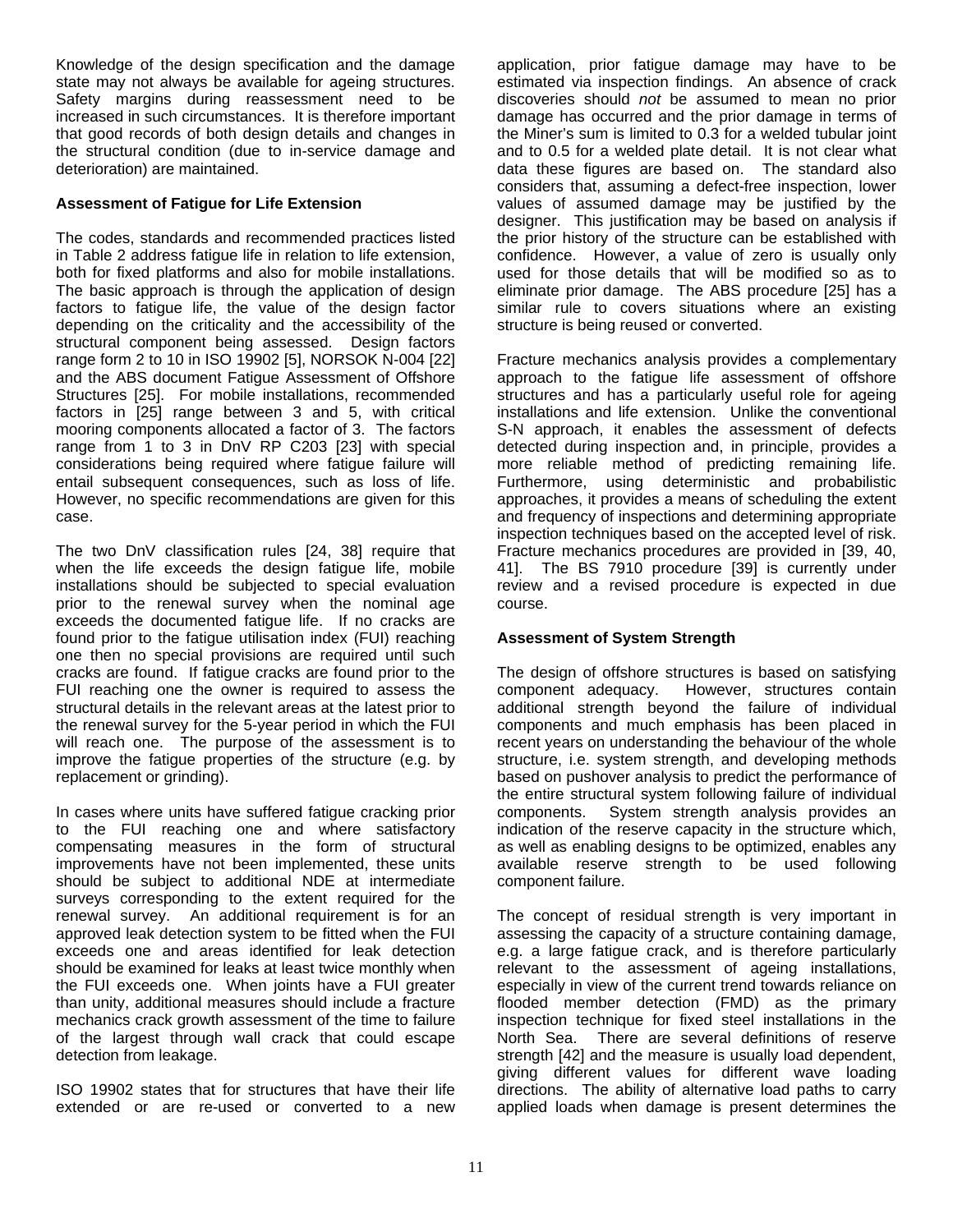residual strength of the installation. In general, fixed offshore platforms have a multiplicity of load paths, so that failure of one component does not lead to catastrophic structural collapse. However, two or more cracks in joints within the same failure path could have more serious effects on platform integrity.

Platform configuration is a key factor to be considered in the reassessment of ageing installations. It is widely recognised that X braced panels are more 'ductile' in that they offer alternative load paths compared to, for example, K bracing where once a member fails there is no alternative load path through the frame. The ability to redistribute loads depends on the stiffness of alternative load paths. Thus, the potential reduction in static strength of a joint in K-based framing is likely to be more damaging than a cracked joint in X-braced framing and this needs to be reflected in the level of reassessment of system strength.

It should be noted that the reserve strength alone may not be sufficient to demonstrate the true reserve capacity of a structure - the capacity after the first component failure can also be important, particularly if first component failure leads to system failure. It is important that accidental or other damage to part of an installation should not lead to progressive collapse of the whole structure and this is reflected in recent codes and guidance. However, this may not have been accounted for in ageing installations designed to much older codes and standards. Furthermore, very few tests have been carried out on cracked joints within frames, so knowledge of their performance in this situation is very limited, and most analyses of the damaged state do not allow for more than one component suffering damage at any one time.

In many cases overall capacity is determined by initial member failure, since current design codes (e.g. API) specify that joints should be designed to have greater capacity than members. However, it is recognised that many older platforms contain critical joints, where damage could have significant effects. In addition, the presence of large through-thickness cracks in nodes can reduce the joint capacity to a level where the strength is less than that of surrounding members. Several platforms that failed in Hurricane Andrew showed joint failure, with recovered K joints indicating there was complete severance across the gap region due to extreme loading. In this situation, the presence of a fatigue crack could clearly lead to significant reductions in overall frame strength.

#### **INSPECTION, MAINTENANCE AND REPAIR (IMR)**

#### **Current IMR Practice**

The treatment of IMR in codes and standards is variable. Under the new goal-setting DCR Regulations [14] the survey requirements are not specified, allowing the dutyholder to detail these to manage structural integrity overall. As a result, different approaches are possible, although most of these rely on FMD, as noted above.

In ISO 19902 [5], IMR is seen in the wider context of managing the overall structural integrity, as indicated in Figure 3. The process includes a managed system of inspection and other structural data, evaluation of this information to develop an inspection strategy and hence a programme of planned inspection for each installation. ISO 19902 provides two different routes for planning inspections, dependent on whether there is a SIM plan (e.g. North Sea structures) or a default periodic inspection programme (for Gulf of Mexico structures), which is very similar to that specified in API RP2A. For the former general guidelines are provided assuming that there is a well developed inspection strategy.

In the assessment of existing structures, surveys to establish the current state of the structure are a necessary step. The level of survey needs to be agreed and in ISO 19902 the recommended minimum level is only level II. This includes an underwater visual survey and, depending on the state of the structure, additional more detailed inspections are recommended to be performed, using appropriate techniques to verify suspected damage, deterioration due to age, major modifications etc.. However a level II survey is somewhat limited and consists only of a general underwater visual inspection, together with measurement of cathodic protection potentials. This level may be adequate for structures which are not subjected to fatigue damage (e.g. US waters) but may not be sufficient for North Sea structures, where the detection of fatigue cracking requires magnetic particle inspection as a minimum.

NORSOK N-005 [29] addresses the implementation of a programme for condition monitoring. There are also specific annexes dealing with methods, jacket structures, column stabilised units, ship shaped units and concrete structures. The standard provides overall guidance only on the principles of condition monitoring, with few specific details of technical requirements and frequency. The importance of maintaining inspection records is also emphasised.

Survey requirements in classification society rules are based on regular five-yearly inspections. Special surveys are generally required at five-year intervals, with the aim of providing an in-depth look at the structural condition of the vessel and all compartments are subjected to survey. Dry-docking is also a part of the requirement that ensures that sufficient access and repair facilities are available. The extent of the requirements of a special survey usually increases with the age of the ship.

# **On-Line Monitoring**

On-line monitoring (OLM), which is discussed in detail in [43, 44], has the advantage of providing a continuous check on integrity and may remove the need for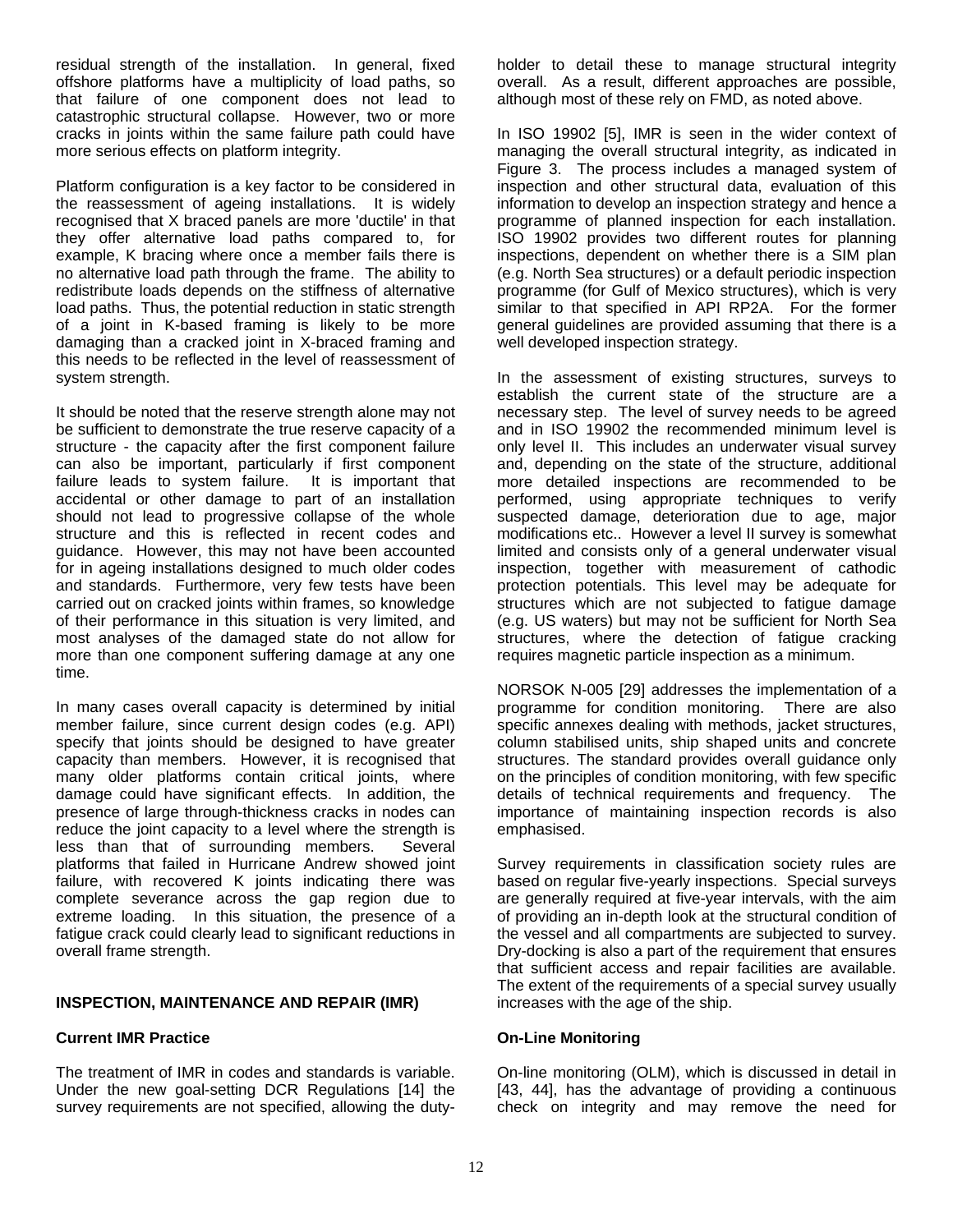underwater inspection. The technique is based on the principle that in low redundancy structures, the annual probability of failure is dominated by a few critical members. The significant effect of critical members on structural strength implies that their failure would also have a significant effect on structural stiffness and hence a structure's response to periodic loading (i.e. wave loading). If this is the case then the failure of critical members could be detected immediately by a sufficiently sensitive on-line monitoring scheme. This would (a) enable assessment to be targeted at damage as soon as it occurs (directly relevant to one of the five reassessment triggers), and (b) reduce the time to repair and therefore minimise the damage caused to adjacent members due to load redistribution.

On-line monitoring methods have been investigated in the past [43] and have had some success in a few cases where the operator has incorporated the concept into the overall integrity management system. This has been done, for example, where a platform has had a record of member severance. There is a need to consider the further development and adoption of structural integrity monitoring methods which could play a key role in managing life extension by the continual monitoring of structural integrity of offshore installations and the provision of information on ageing processes. This has been recognized in other industry sectors, e.g. bridges, where sensors are installed for continuous monitoring of loads and performance.

#### **Post-Decommissioning Examination**

When platforms are decommissioned there is an opportunity to assess the effects of ageing on structural components. This is particularly important for those components which are difficult to inspect in service. To date little opportunity has been taken to test decommissioned components. However when the West Sole platform was removed from the North Sea in 1978 a very detailed analysis was made of the structure as it was the first platform removed from the North Sea [46]. It had a limited life (13 years) but nevertheless provided an opportunity to see what the effects of for example corrosion and fatigue were on components. In general the effects of ageing were limited although some fatigue cracking was found. Structural damage of a minor nature was noted on the jacket as a result of boat collisions and wall thickness and dimensional surveys revealed significant differences in member sizes from as-built drawings (members were stronger and thicker than expected which may have contributed to the good condition of the jacket).

The Forbes offshore platform was removed in 1993 after 8 years of service and subjected to a detailed analysis [47]. The grouted pile-sleeve connections were tested and voids in the grouted annulus found, as well as lower then expected grout strength. However, it was concluded that the measured grout strength was still sufficient to meet design requirements. Inspection by NDE methods of

two welded connections showed good agreement with results from an offshore survey preceding the decommissioning. Inspection of the anodes showed a 20% loss of material, consistent with their planned design life.

#### **HSE INITIATIVES ON AGEING INSTALLATIONS**

The formal recognition of the significance of ageing highlights the requirement for guidance on the integrity management of structures with life extension. For this reason, HSE, in parallel with initiatives by Norway's Petroleum Safety Authority (PSA), has commissioned studies reviewing structural integrity issues for offshore installations requiring life extension [19] and the development of a structural integrity management framework for offshore installations. The latter is nearing completion and is producing a framework document which is aimed at identifying the key components of a structural integrity management system for offshore fixed steel installations to facilitate a common industry approach. It is planned to extend the study to mobile installations in the next phase. The details of the framework study are presented in [48].

The significance of ageing on structural integrity has been recognised from the outset by the Offshore Safety Division (OSD) of the Health and Safety Executive (HSE). The initial concern originated from the difficulty of agreeing adequate procedures for certifying older platforms, in particular concerning application of new codes, proposals to limit inspection of structures (related to fracture mechanics assessments) and the matter of modifications to facilities.

HSE's Offshore Division is currently involved in a number of interactive activities associated with the question of ageing installations and life extension:

- the development of a technical policy and strategy;
- technology projects;
- standards and guidance development;
- the Structural Integrity Management Inspection Programme (SIMIP) [49];
- collaboration / exchange of information and experience with its Norwegian counterpart, the Petroleum Safety Authority (PSA).

The Structural Integrity Management Inspection Programme (SIMIP) supports OSD's Structural Integrity Strategy on the major accident hazard area of 'loss of integrity'.

The recent structural integrity inspection programme is based on four discrete theme inspections, namely:

ageing installations and integrity management (for all types of structure – floaters, fixed and jack-ups; topsides and underwater);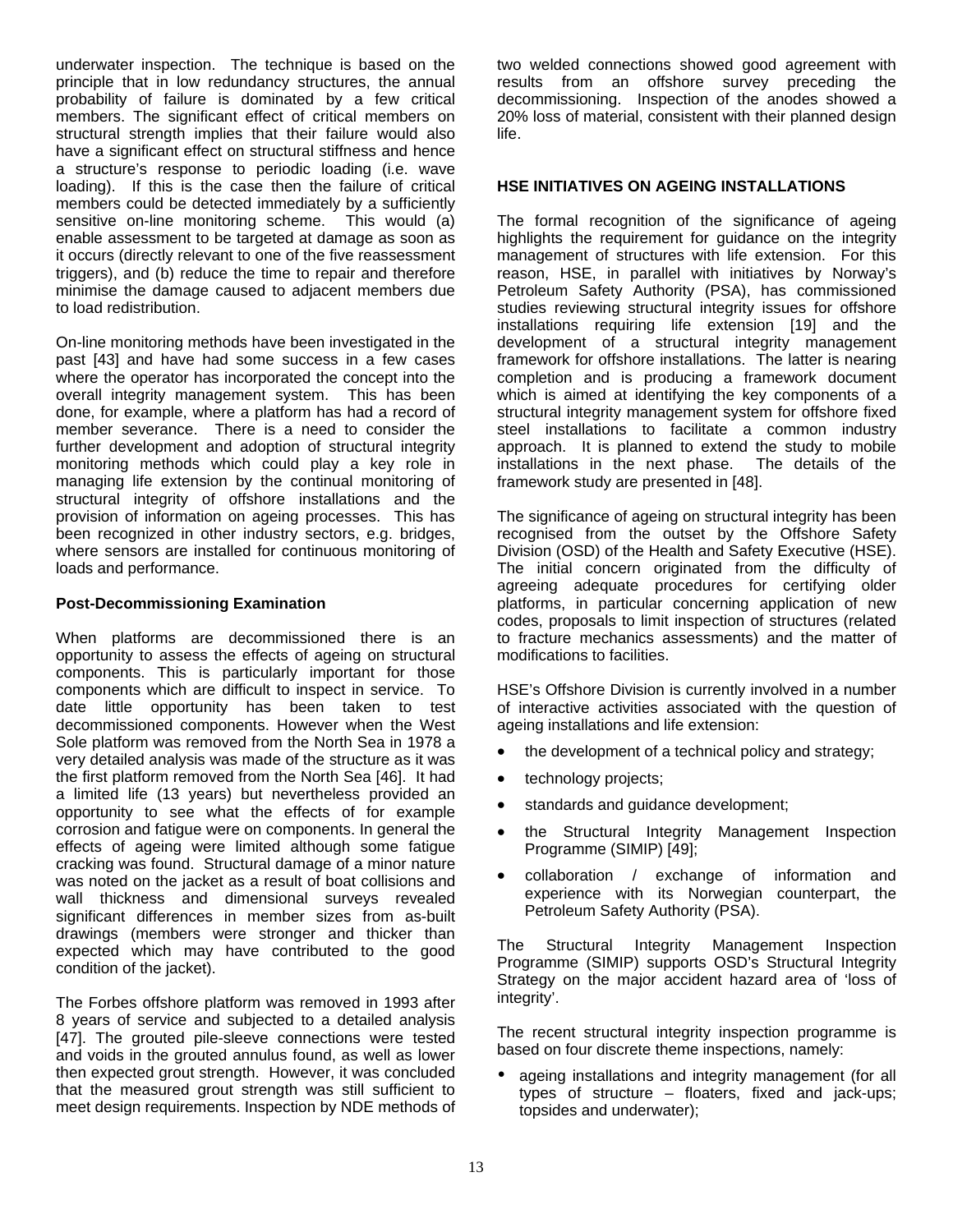- understanding uncertainties in extreme weather hazards;
- fire & explosion response;

Additional theme inspection programmes being developed for implementation in 2008 are:

- impact loading & response;
- foundation failure
- reliability techniques (quantification and performance standards).

The above items are described in more detail in [49].

# **DISCUSSION**

The subject of ageing installations is of considerable significance for the offshore industry and one that will remain so with an ever-increasing population of ageing structures. This significance is increasingly reflected in the content of current regulations, codes, standards and recommended practices which give recognition to the requirement that spe cific consideration of the ageing process is required.

The fundamental aspects of the structural integrity management process are provided in ISO 19902 and work currently being undertaken by HSE and PSA is providing fuller definition to the elements of a structural integrity management framework for fixed installations. This will be extended duly to mobile installations. In parallel with this, HSE is undertaking a number of interrelated activities to advance its programme on ageing installations, including a review of new technology research relevant to the assessment of ageing installations, investigation of on-line monitoring techniques and SIMIP, which is obtaining information on the structural condition of installations on the UKCS. Furthermore, there is direct collaboration with PSA to enable exchange of information and experience with a view to establishing best practice in the North Sea.

It is apparent that the structural integrity management of ageing offshore installations can be a complex process. The performance of ageing installations can be highly variable as deterioration can occur at any stage in the life cycle, depending on the design of the structure, the fabrication quality, the in-service inspection and repair activities and the quality and extent of structural assessment. There is also the issue of deterioration which is not known about, either because of inadequate inspection or because the component is uninspectable.

The above considerations indicate that ageing offshore installations are subject to considerable uncertainties which demand that there is a need for detailed information on their performance. This requires further understanding of structural behaviour (characterised principally by the fatigue strength and system strength)

and the importance of inspection strategies that provide accurate information on the condition of the structure. The effective management of ageing installations entails the effective application of inspection and maintenance strategies and structural analysis techniques. This also requires competency in the wide range of activities essential to the structural integrity management process and the importance of this cannot be overstated.

A considerable amount of research on the structural performance of offshore structures has been performed over the years. Much of this has been used in the development of current standards and guidance. The information is generally openly available and will be used in the next phase of standards development. Areas of particular progress include the understanding of system performance following single and multiple member failure, the effects on fatigue life due to load redistribution and structural reliability analysis for the determination of inspection plans and evaluation of system reliability. Other areas include the latest metocean data, materials performance (e.g. grade A ship steels and high strength steels used in jack-up construction) and foundation failure criteria.

The understanding of structural and materials performance is an ongoing activity. As platforms age, the industry needs to make use of the information that becomes available to improve knowledge and current practices and assessment procedures. The inspection of decommissioned structures would provide particularly valuable information on structural and materials performance for all types of component but particularly for normally uninspectable components.

Operators have tended to treat installations in the life extension phase in the same way as installations operating within their design life. This is particularly associated with the move to the goal-setting verification regime from certification (which required a five-yearly review prior to qualification for a certificate of fitness), despite the fact that the goal-setting approach of the current verification regime has not eliminated the requirement for evaluation. Nevertheless, the explicit reference to life extension in recent regulations, codes and standards has helped to clarify the situation. Additionally, the development of a framework document for structural integrity management [48], incorporating best industry practice, should provide further assistance with the management of life extension.

# **CONCLUSIONS**

A review of the subject of life extension for offshore installations leads to the following conclusions:

(1) life extension assessment is a distinct activity which has only recently been formally recognised by the offshore industry, largely due to the recent introduction of regulatory requirements and the new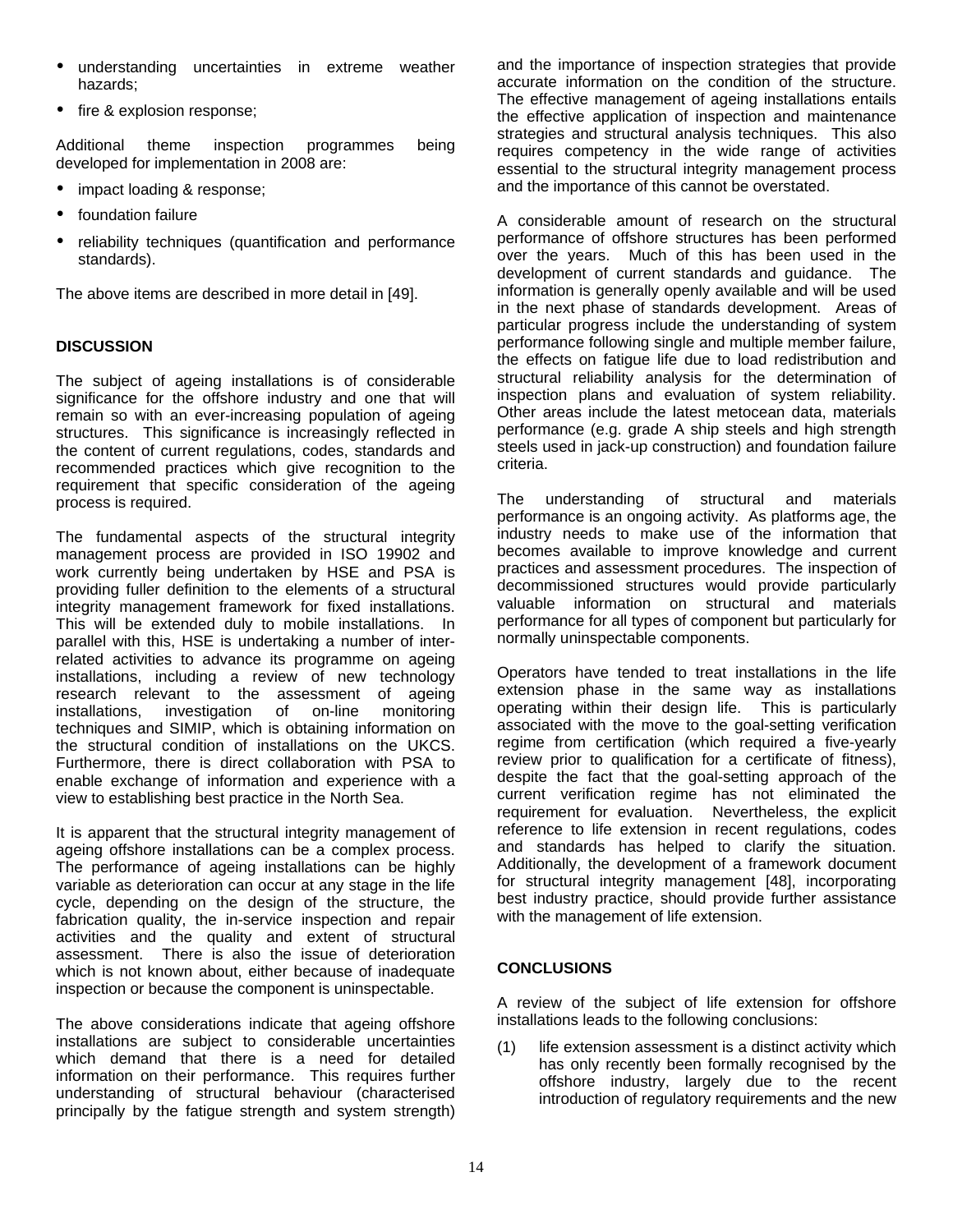ISO standards for offshore structures, ISO 19900 and ISO 19902.

- (2) guidance on life extension is limited but is developing.
- (3) life extension of offshore installations raises safety issues relating to structural integrity that go beyond traditional practice in the offshore sector.
- (4) there is a need for better awareness of the hazards arising from ageing processes and preparedness for the possibility of accumulating and accelerating structural damage that might occur in the life extension phase.
- (5) the main technical issues to be addressed are accelerating local fatigue beyond design limits, widespread fatigue damage and subsequent loss of redundancy, maintenance of corrosion protection and allowances, pile integrity, accumulated accidental damage.
- (6) current structural integrity management plans are variable in the type and amount of information they contain about the methods and means by which structural integrity of safety critical elements is assured, particularly in the life extension phase. It is considered that many plans do not provide sufficient information from which the adequacy of these methods and means could be judged to demonstrate safe life extension. It would be appropriate to review current inspection and maintenance regimes to ensure that they are designed to detect and manage the onset of accumulating and accelerating structural damage.
- (7) the effective structural integrity assessment of installations for life extension requires detailed knowledge of the current state of the structure.
- (8) information on the structural condition may not necessarily be available from current inspection practice, e.g. GVI and FMD - there is a requirement for more extensive data for life extension assessment.
- (9) current inspection and maintenance regimes are not generally designed to detect and manage the onset of accumulating and accelerating structural damage.
- (10) structural components which are susceptible to ageing processes and are difficult or impossible to inspect, e.g. piles, are a matter of particular concern for life extension and require special consideration.
- (11) there is a need for the development and application of new inspection techniques, e.g. on-line structural monitoring methods, to enable continuous monitoring of the structural integrity of offshore installations during the life extension phase.
- (12) data on the original design criteria, material properties, fabrication quality and installation performance are also required but may not necessarily be available.
- (13) it is important that assessment for life extension takes account of new technology developments in structural assessment, particularly in system strength, to enable a better understanding of the structural capacity of ageing installations which are likely to have a higher incidence of deterioration.
- (14) it is important to take advantage of inspecting and testing components from decommissioned structures to establish the effects of ageing – this is particularly beneficial for components that are difficult to inspect.
- (15) the ISO 19900 series of standards provides a good basis for the assessment of life extension but the standards are still evolving. Neither ISO 19904 for semi-submersibles, which was published in 2006, nor ISO 19905 for jack-ups, which is not expected to be published prior to 2010, contains specific recommendations on life extension. Other codes, standards and guidance (e.g. API, HSE Guidance Notes) do not adequately cover life extension, although some industry codes and regulatory guidance (e.g. DNV, HSE Safety Notice 1/2003) are becoming available in selected areas.
- (16) the benefits of sharing duty holder experience on managing life extension need to be exploited.

#### **ACKNOWLEDGEMENTS**

The views expressed in the paper are those of the authors and do not necessarily represent those of the Health and Safety Executive.

# **REFERENCES**

- [1] Health & Safety Executive, *Offshore Installations (Safety Case) Regulations*, SI 2005/3117, HSE Books, London, 2005.
- [2] Petroleum Safety Authority, *Regulations Relating to Material and Information in the Petroleum Activities (The Information Duty Regulations)*, 2001.
- [3] American Petroleum Institute, *Recommended Practice for Planning, Designing & Constructing Fixed Offshore Platforms API RP 2A,* 1994.
- [4] International Standards Organisation, *ISO 19900, Petroleum & Natural Gas Industries – General Requirements for Offshore Structures*, BS EN ISO19900:2002.
- [5] International Standards Organisation, *ISO 19902 Petroleum & Natural Gas Industries – Offshore*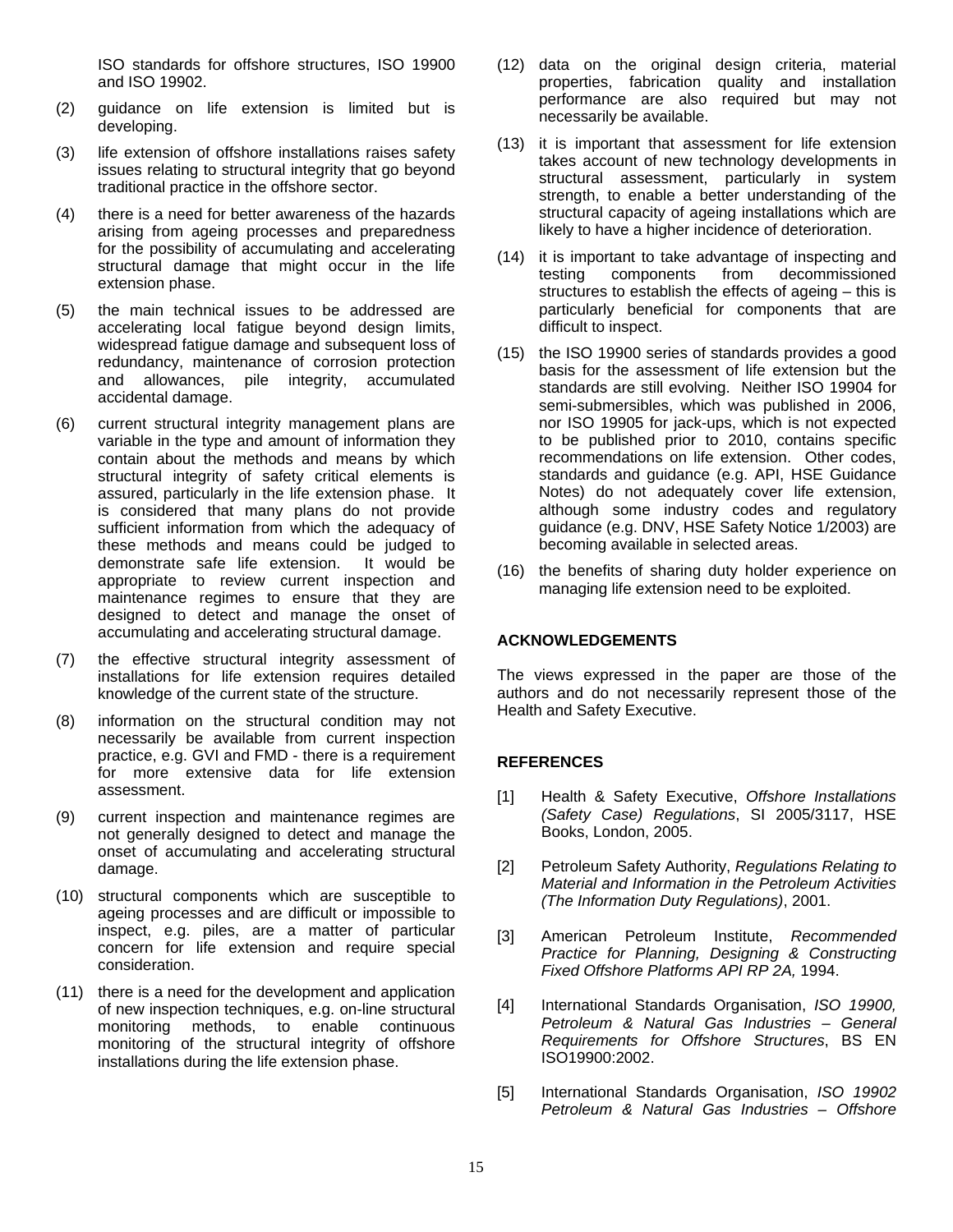*Structures, Fixed Offshore Structures*, BS EN19902, 2007.

- [6] American Petroleum Institute, Recommended Practice for the Structural Integrity management of Fixed Offshore Structures, Draft, 2007.
- [7] Ersdal, G., and Hornlund, E., *Assessment of Offshore Structures for Life Extension*, OMAE Conference 2008, Paper OMAE2008-57451, Proceedings of the  $27<sup>th</sup>$  International Conference on Offshore Mechanics and Arctic Engineering, Estoril, June 2008, American Society of Mechanical Engineers, New York.
- [8] Sorensen, J.D., and Ersdal, G., *Risk Based Planning of Ageing Structures*, Paper OMAE2008- 57404, Proceedings of the  $27<sup>th</sup>$  International Conference on Offshore Mechanics and Arctic Engineering, Estoril, June 2008, American Society of Mechanical Engineers, New York.
- [9] Hinderaker, R.H., Hornlund, E., Ersdal,G., and Saevik, O., *Ageing of Materials*, Paper OMAE2008- 57452, Proceedings of the  $27<sup>th</sup>$  International Conference on Offshore Mechanics and Arctic Engineering, Estoril, June 2008, American Society of Mechanical Engineers, New York.
- [10] Stacey, A., Birkinshaw, M., Sharp, J.V., *Reassessment Issues in Life Cycle Structural Integrity Management of Fixed Steel Installations*, Paper OMAE 2002-28610, Proceedings of the 21st International Conference on Offshore Mechanics and Arctic Engineering, Oslo, June 2002, American Society of Mechanical Engineers, New York.
- [11] Stacey, A., and Sharp, J.V., *Application of Structural Integrity Monitoring to Life Extension of Ageing Offshore Installations*, ERA Conference, London, 2004.
- [12] Ersdal, G., *Assessment of Existing Offshore Structures for Life Extension*, Doctoral thesis, University of Stavanger, 2005.
- [13] Galbraith, D., Sharp, J.V., and Terry, E., *Managing Life Extension in Ageing Offshore Installations*, Paper SPE 96702, Offshore Europe Conference, Aberdeen, 2005.
- [14] Health & Safety Executive, Offshore Installations & Wells (Design & Construction) Regulations, 1996, HSE Books.
- [15] Health & Safety Executive, *Offshore Installations: Guidance on Design, Construction and Certification,* Fourth Edition, HMSO, London, 1990.
- [16] Sharp, J. V., Stacey, A., Birkinshaw, M., *The Application of Performance Standards to Offshore*

*Structural Components,* Paper 99-2071, Proceedings of the 18<sup>th</sup> International Conference on Offshore Mechanics and Arctic Engineering, St. John's, 1999, American Society of Mechanical Engineers, New York.

- [17] Sharp, J.V., Ersdal, G., and Galbraith, D., *Development of Key Performance Indicators for Offshore Structural Integrity*, Paper OMAE2008- 57203, Proceedings of the  $27<sup>th</sup>$  International Conference on Offshore Mechanics and Arctic Engineering, Estoril, June 2008, American Society of Mechanical Engineers, New York.
- [18] Health & Safety Executive, *Ageing Semisubmersible Installations*, Offshore Information Sheet 5, 2007.
- [19] Petroleum Safety Authority, [www.ptil.no.](http://www.ptil.no/)
- [20] International Standards Organisation, *ISO 2394, General Principles on Reliability for Structures*, 1996.
- [21] International Standards Organisation, *ISO 13822, Basis for Design of Structures*, 2001.
- [22] NORSOK, *N-004, Design of Steel Structures*, Rev. 2, 2004.
- [23] Det Norske Veritas, *Fatigue Strength Analysis of Offshore Steel Structures, C-203*, 2000.
- [24] Det Norske Veritas, *OSS-101, Rules for Classification of Offshore Drilling and Support Units, Special Provisions for Ageing Mobile Offshore and Self-Elevating Structures*, 2007.
- [25] American Bureau of Shipping, *Guide for the Fatigue Assessment of Offshore Structures*, 2003.
- [26] NORSOK, *Cathodic Protection, M-503*, 1997.
- [27] Det Norske Veritas, *Recommended Practice, Cathodic Protection Design*, 1993.
- [28] American Petroleum Institute, *RP2A-WSD, Planning, Designing, and Constructing Fixed Offshore Platforms – Working Stress Design, 21<sup>st</sup>* Edition, December 2000.
- [29] NORSOK, *Condition Monitoring of Load Bearing Structures, N-005*, 1997.
- [30] NORSOK, *N-006, Assessment of Structural Integrity for Existing Offshore Load-Bearing Structures*, Draft.
- [31] NORSOK, *N-001, Structural Design*, Rev. 4, 2004.